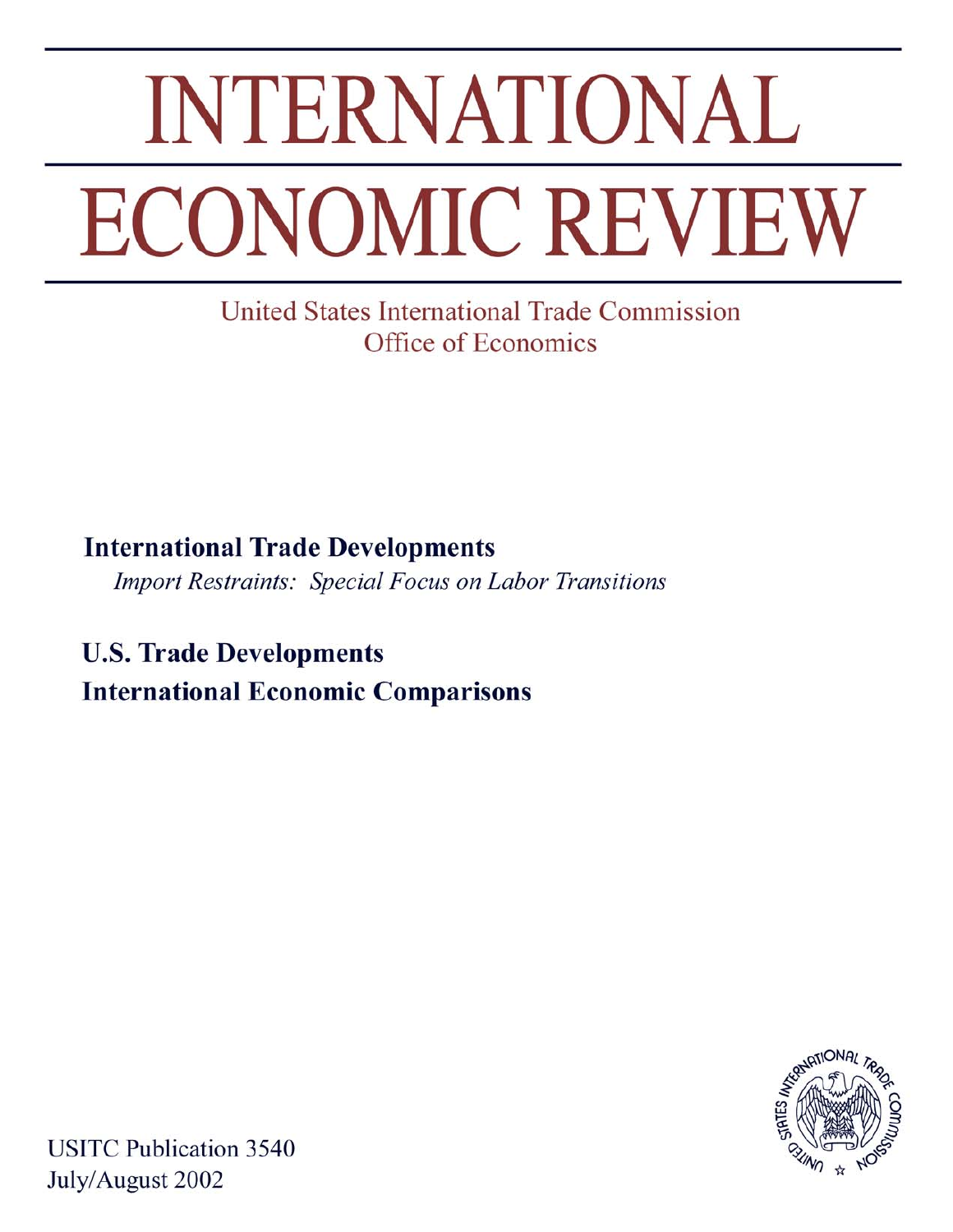#### **OFFICE OF ECONOMICS**

Robert B. Koopman, *Director*

The *International Economic Review* is a regular staff publication of the Office of Economics, U.S. International Trade Commission. The opinions and conclusions contained in this publication are those of the authors and are not the views of the Commission as a whole or of any individual Commissioner. The *IER* is produced as part of the Commission's international trade monitoring program. Its purpose is to keep the Commission informed about significant developments in international economics and trade and to maintain the Commission's readiness to carry out its responsibility to provide technical information and advice on international trade matters to policymakers in the Congress and the Executive Branch. The information and analysis in this series are for the purpose of this publication only. Nothing in this publication should be construed to indicate how the Commission would find in an investigation conducted under any statutory authority. The *IER* is available to Government officials outside the Commission on a request basis. The *IER* also is available on the Commision's Internet web site (*http://www.usitc.gov*) and through the U.S. Department of Commerce National Trade Data Bank (NTDB). Inquiries or comments on information appearing in the *IER* may be made directly to the author, or to:

> Editor, *International Economic Review* Country and Regional Analysis Division/OE, Room 602 U.S. International Trade Commission 500 E Street SW, Washington, DC 20436 Telephone (202) 205-3255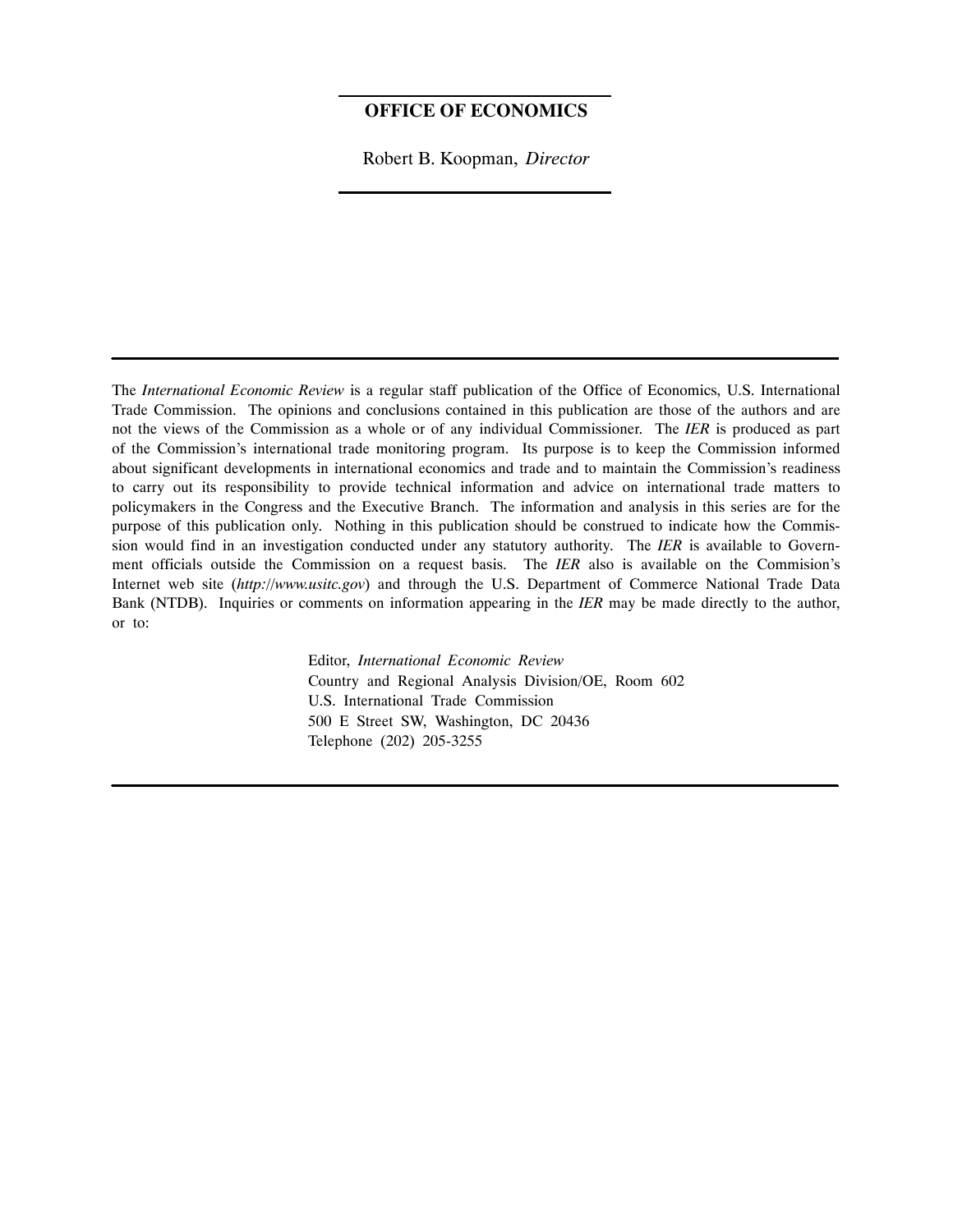# **TABLE OF CONTENTS**

*Page*

## **International Trade Developments**

| <b>Import Restraints: Special Focus on Labor Transitions</b><br>If all significant U.S. import restraints had been removed unilaterally in 1999, an estimated<br>175,000 workers would have lost jobs-in particular the textile and apparel sectors. On average,<br>such displaced workers would be likely–relative to other displaced workers—to experience longer<br>spells of unemployment but receive modestly higher wages once re-employed in new jobs. They<br>would be likely to be concentrated in the Southeast United States-in particular the Carolinas-and<br>would be more likely to be female, older, less educated, minority group members, and less likely<br>to relocate after displacement. Worker characteristics, more than type of industry, may account<br>more for differences in experiences following this displacement. |    |
|----------------------------------------------------------------------------------------------------------------------------------------------------------------------------------------------------------------------------------------------------------------------------------------------------------------------------------------------------------------------------------------------------------------------------------------------------------------------------------------------------------------------------------------------------------------------------------------------------------------------------------------------------------------------------------------------------------------------------------------------------------------------------------------------------------------------------------------------------|----|
|                                                                                                                                                                                                                                                                                                                                                                                                                                                                                                                                                                                                                                                                                                                                                                                                                                                    |    |
| <b>U.S. Trade Developments</b>                                                                                                                                                                                                                                                                                                                                                                                                                                                                                                                                                                                                                                                                                                                                                                                                                     |    |
|                                                                                                                                                                                                                                                                                                                                                                                                                                                                                                                                                                                                                                                                                                                                                                                                                                                    | 9  |
| <b>International Economic Comparisons</b>                                                                                                                                                                                                                                                                                                                                                                                                                                                                                                                                                                                                                                                                                                                                                                                                          |    |
|                                                                                                                                                                                                                                                                                                                                                                                                                                                                                                                                                                                                                                                                                                                                                                                                                                                    | 17 |
|                                                                                                                                                                                                                                                                                                                                                                                                                                                                                                                                                                                                                                                                                                                                                                                                                                                    | 21 |
|                                                                                                                                                                                                                                                                                                                                                                                                                                                                                                                                                                                                                                                                                                                                                                                                                                                    | 25 |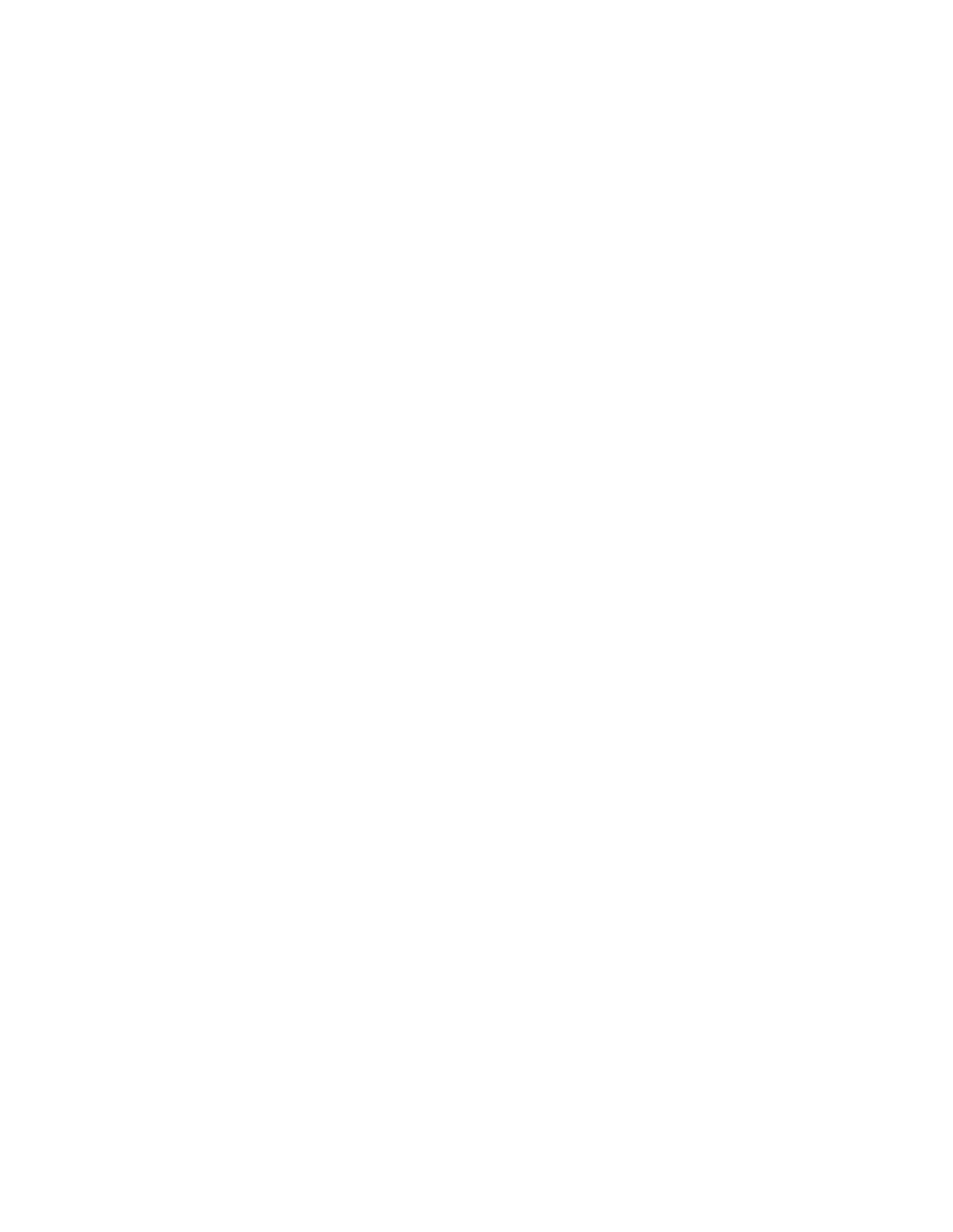# **INTERNATIONAL TRADE DEVELOPMENTS**

## **Import Restraints: Special Focus on Labor Transitions**

**Michael J. Ferrantino1 mferrantino@usitc.gov 202-205-3241**

*If all significant U.S. import restraints had been removed unilaterally in 1999, an estimated 175,000 workers would* have lost jobs-in particular the textile and apparel sectors. On average, such displaced workers would be likely-rel*ative to other displaced workers—to experience longer spells of unemployment but receive modestly higher wages once re-employed in new jobs. They would be likely to be concentrated in the Southeast United States—in particular the Carolinas—and would be more likely to be female, older, less educated, minority group members, and less likely to relocate after displacement. Worker characteristics, more than type of industry, may account more for differences in experiences following this displacement.*

## **Introduction**

In a recently released USITC study,<sup>2</sup> the effects of removing all significant U.S. import restraints were analyzed using the USITC Computable General Equilibrium Model of the United States, and data representing the 1999 economy. The analysis addressed the question, "*Had specific import restraints not been in place in 1999, how would the economy have differed from its actual condition in that year?"*

Among other results, the report estimated that approximately 17,000 net full-time equivalent (FTE) jobs would be created by the removal of all significant

U.S. import restraints in 1999.<sup>3</sup> In addition, approximately 175,000 FTE workers would be displaced, leaving sectors to which import restraints had been previously applied and moving to other sectors in the U.S. economy.

Of these workers, about 155,000 would be displaced from the textile and apparel sectors. Potential costs of this transition include lost income during unemployment, unemployment insurance, other transitional assistance, and potential loss of the value of training and experience for workers who switch industries.

The results highlighted here present a picture of the displacement experiences of workers who might potentially be displaced by further U.S. trade liberalization. Since they represent the effects of removal of all significant U.S. import restraints with respect to all trading partners, they can be considered as an upper bound for the possible effects of future liberalizations which may leave import restraints in place with

<sup>1</sup> Michael J. Ferrantino is an economist in the U.S. International Trade Commission (USITC) Office of Economics, Research Division. The views expressed in this article are those of the author. They are not the views of the USITC as a whole or of any individual Commissioner.<br><sup>2</sup> The material in this article is adapted from Chapter 7

of Investigation No. 332-375, *The Economic Effects of Significant U.S. Import Restraints: Third Update 2002* (Publication No. 3519, June 2002, found at Internet address at ftp://ftp.usitc.gov/pub/reports/studies/PUB3519.PDF). Readers interested in information on the nature of the import restraints analyzed, the USITC Computable General Equilibrium Model of the United States, and further results obtained from the model, are referred to the complete study.

<sup>&</sup>lt;sup>3</sup> The report considered two scenarios. The results in this article are based on a scenario in which all designated significant U.S. import restraints are removed. Under another scenario in which all measured U.S. import restraints are removed (including low tariffs less than 5 per cent *ad valorem*), the report estimated that approximately 35,000 net jobs would be created.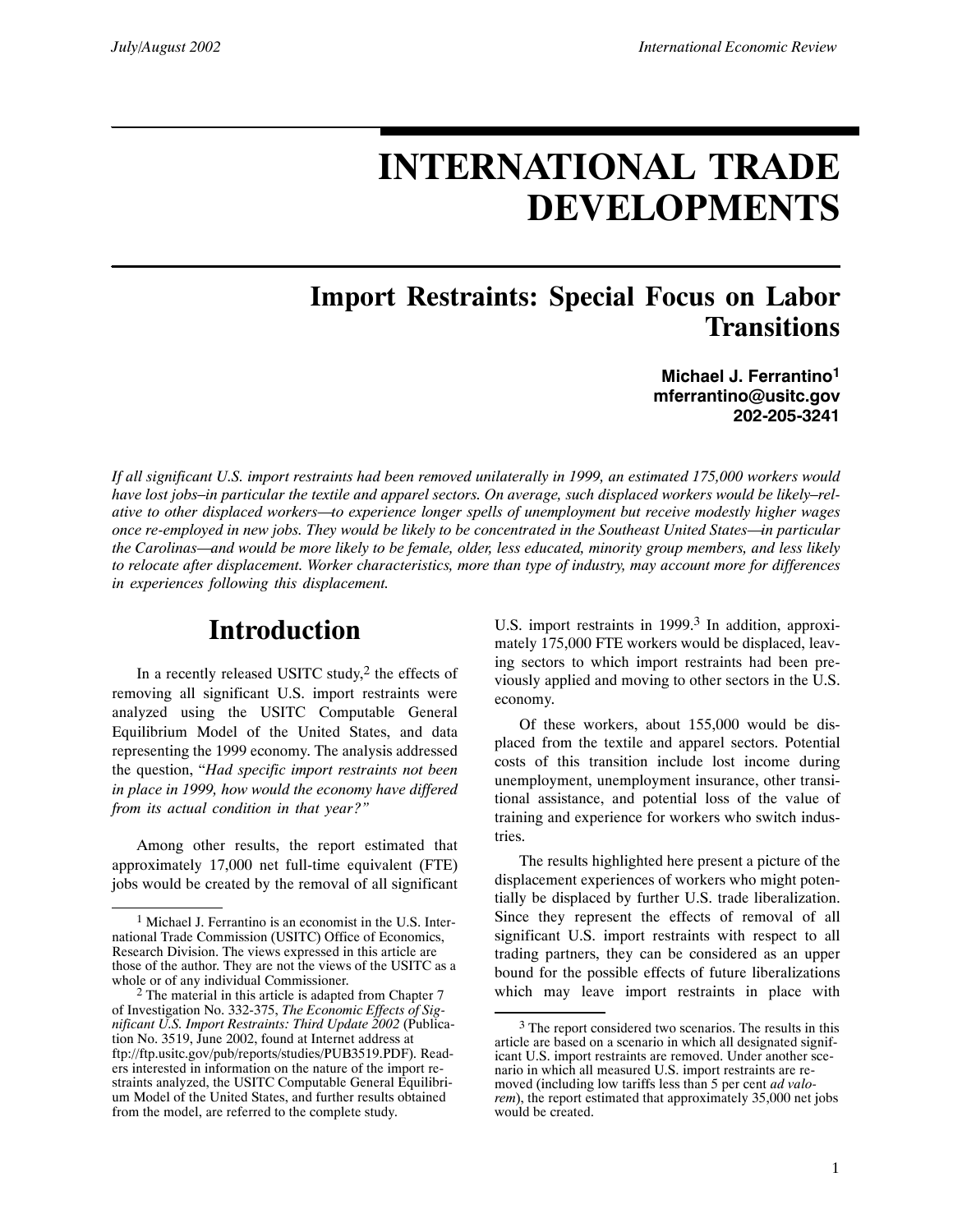respect to some products and countries, such as the WTO negotiations under the Doha Development Agenda or the negotiations to establish a Free Trade Association of the Americas.

The analysis was conducted by matching the sector-by-sector employment effects generated from the USITC Computable General Equilibrium model with other public sources of data. $4$  It gives insights into the potential geographic distribution of workers estimated to be displaced by simultaneous liberalization of all significant U.S. import restraints (hereafter, "IR displaced workers"), into their potential displacement experiences (length of spells of unemployment, wages received in new vs. old jobs), and into their personal characteristics. These displacement experiences and personal characteristics can be compared with those of the average worker displaced in the operations of the U.S. economy.

## **Geographical Distribution**

Estimates were made of the potential geographical distribution of IR displaced workers using a method taking into account actual historical job losses in the textile and apparel industry during 1997-2001.<sup>5</sup> The jurisdictions with the highest estimated ratios of IR displaced workers to all workers are primarily in the Southeast. In descending order, these are North Carolina, South Carolina, Mississippi, Rhode Island, Georgia, Tennessee, Puerto Rico, Virginia, New York, and Kentucky. These 10 jurisdictions would account for approximately 69 percent of all displaced workers that can be geographically assigned using the method.

 $5$  This approach reflects the idea that an industry contraction due to a hypothetical trade liberalization in 1999 might show similar features to the actual industry contraction during 1997-2001. The report presents an alternate estimate in which worker displacement in all industries is assumed proportional to 1997 baseline employment, which gives broadly similar results. The estimate presented here displays greater estimated geographical concentration of worker displacement. According to the Current Employment Survey, between 1997 and 2001 nationwide employment in textile mill products declined by 19.0 percent, from 618,100 workers to 500,700 workers, and employment in apparel and other textile products declined by 29.6 percent, from 823,600 workers to 586,600 workers.

Figure 1 illustrates graphically the estimated distribution of IR displaced workers relative to the labor force.

The estimated share of the labor force that would have been displaced by simultaneous unilateral liberalization of all significant U.S. import restraints in 1999 is 1.14 percent in North Carolina, 0.73 percent in South Carolina, and 0.33 percent in Mississippi. At the other extreme, labor displacement is estimated at 0.1 percent or less of the labor force for 38 states, as well as the District of Columbia and Virgin Islands, with many states having estimated labor displacement of zero. These states include virtually all of the Midwest, Southwest, and West; Florida and Alabama; and New England except for Rhode Island.6

## **Post-Displacement Experiences**

The Displaced Workers Survey provides information that can be used to assess the relative severity of the displacement experience for different types of workers. It assists in analyzing whether the experiences of workers displaced by import restraint liberalization is more or less severe than the experiences of those workers displaced throughout the U.S. economy as a whole. This information includes the length (in weeks) of unemployment for workers who were rehired after displacement, the probability of re-employment by the time of the sample date, the difference in wages between a worker's previous and current job, whether the worker received written notice prior to termination, the reason for displacement, whether the worker received unemployment compensation, and whether the worker moved after displacement.

The following analysis compares workers in those industries most likely to experience a contraction of employment after simultaneous liberalization of all U.S. import restraints to all displaced U.S. workers. It uses workers actually displaced from their jobs in those industries during 1995-1999 as proxies for IR displaced workers.

The estimated periods of unemployment are somewhat longer than average for IR displaced workers, averaging 14.02 weeks, compared with 10.48 weeks for all displaced workers. Figure 2 illustrates the distribution of periods of unemployment for all

<sup>4</sup> For the geographical distribution of workers by sector, data came from the State and Area Employment, Hours and Earnings series of the Current Employment Survey, published by the U.S. Department of Labor, Bureau of Labor Statistics, and from the 1997 Economic Census of the U.S. Department of Commerce, Bureau of the Census. Estimates pertaining to the individual transition experiences and personal characteristics of workers are based on the Displaced Workers Surveys, which are supplements to the Current Population Survey conducted by the Bureau of the Census for the Bureau of Labor Statistics. The full report contains fur-<br>ther information on data and methodology.

<sup>6</sup> Using the alternate estimate, estimated worker displacement for Alabama, California, and Maine would increase to a range of 0.11 to 0.14 percent. These are states with significant employment in textiles and apparel, but in which employment in those industries has been constant or increasing in recent years.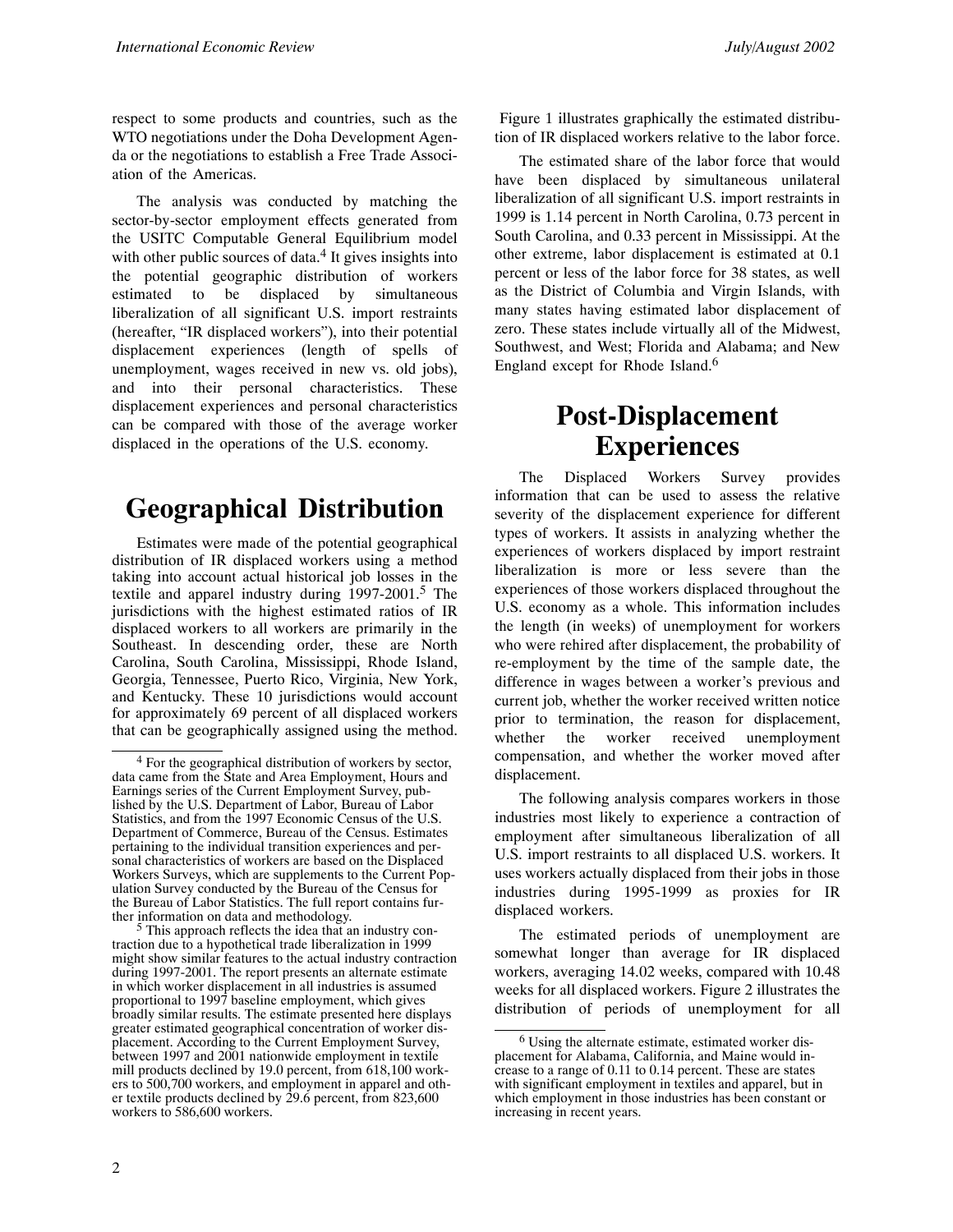

#### Figure 1 Estimated distribution of import-restraints displaced workers

Source: Commission calculations.

#### Figure 2 **Cumulative weeks of unemployment**





Source: Displaced Workers Survey, BLS, USDOL, found at www.bls.census.gov/cps/dispwkr/dispwkr.htm, retrieved Dec. 31, 2001, and USITC calculations.

3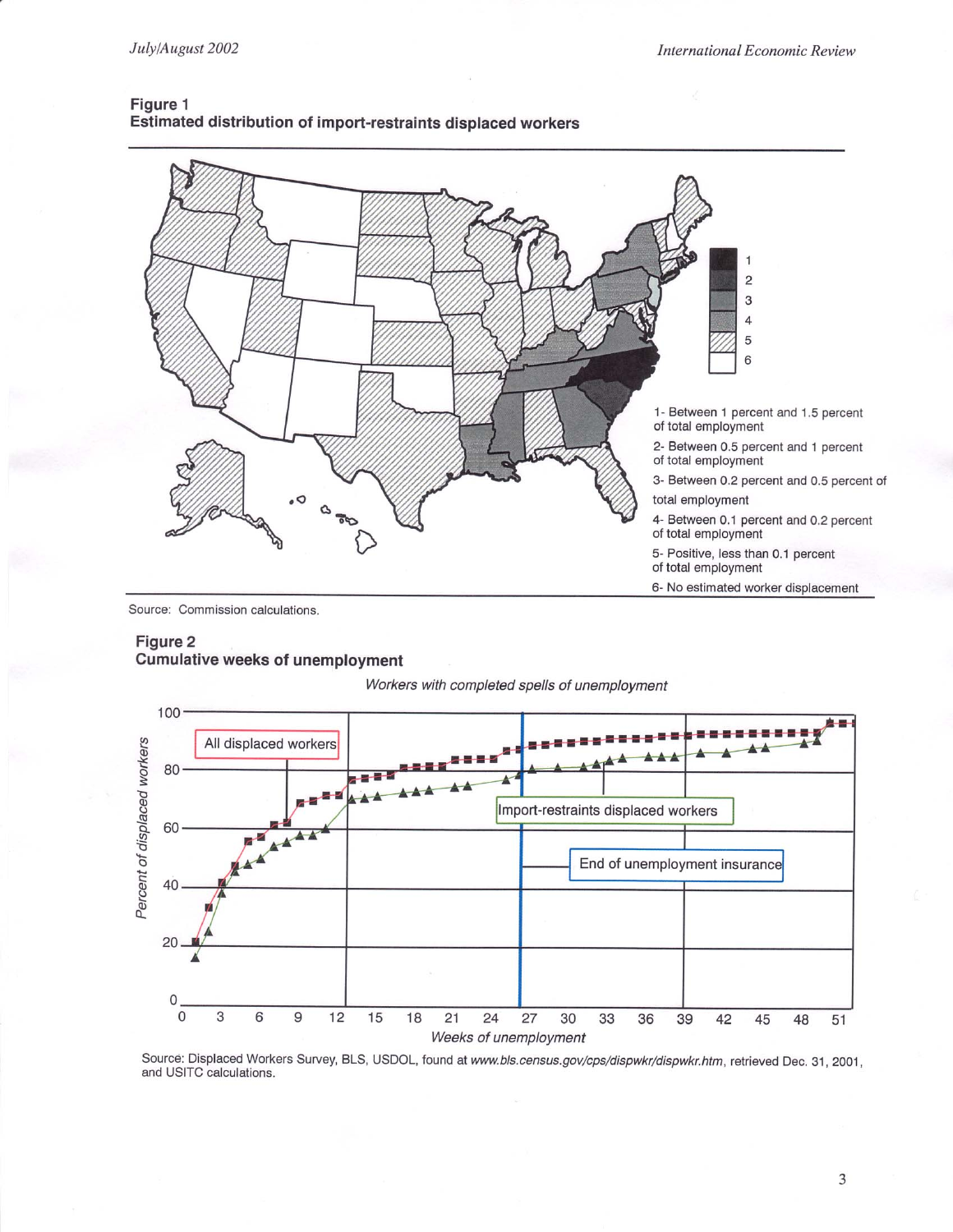displaced and IR displaced workers. Approximately 10.5 percent of all displaced workers and an estimated 19.7 percent of IR displaced workers have periods of unemployment exceeding the 26 weeks at which unemployment insurance is usually exhausted. The estimated share of IR workers who found jobs at the time of the survey is 64.1 percent, compared with 80.4 percent for all displaced workers.

These statistics appear to suggest that IR displaced workers have a harder time finding re-employment than other workers. In interpreting these comparisons, several cautions are in order. The data on periods of unemployment are probably more useful than those on the percentage of workers who have been rehired. The probability of rehire measures the number of workers as of the survey date (February 1998 or February 2000) as a share of all those workers displaced during the period when workers were surveyed (1995-1997 or 1997-1999). Thus, workers laid off just before the survey date will not have been rehired but may experience only short periods of unemployment. This possibility cannot be checked directly because the survey does not reveal the date of displacement with precision, and because about one-third of displaced workers report being displaced and rehired more than once.<sup>7</sup>

Moreover, a displaced worker who has not found a job by the survey date may not be unemployed at all. This worker may have left the labor force for a variety of reasons. Such persons include retirees, homemakers, students, and discouraged workers who leave the labor force. In fact, it turns out that the percentage of IR workers not in the labor force is significantly higher than for all displaced workers. At least part of the difference between labor force attachment rates, and thus employment probabilities at the time of the survey date, relates to differing characteristics of workers in different industries. As will be seen below, a higher number of IR displaced workers are female. The percentage of female workers in the apparel industry is particularly high. When workers with more similar characteristics are compared (e.g. comparing only female workers, or only married female workers with the spouse present) the difference in labor force exit rates between IR displaced workers and all displaced workers decreases, eventually to the point where it is no longer statistically significant.

On average, both IR displaced workers and all displaced workers are earning more in their current jobs than in the job they left: 8.8 percent more for all displaced workers and 4.5 percent more for IR displaced workers.<sup>8</sup> Again, because some workers have multiple periods of unemployment, this calculation may not be a direct comparison of the difference between the old job and the first new job. The proportion of workers experiencing severe wage decreases (exceeding 20 percent) is estimated to be lower for IR displaced workers (10.4 percent) than for all displaced workers (13.0 percent), but this difference is not statistically significant.

The likelihood that a worker receives written notice before displacement is significantly higher for IR displaced workers than for all displaced workers. IR displaced workers are much more likely to have lost their jobs for reasons associated with permanently reduced demand for their U.S. industries' output, such as the plant or company closing or moving, insufficient work, or their position or shift being abolished. These reasons account for an estimated 100 percent of displacements among IR workers, compared with 70.4 percent of all displacements. IR workers also are significantly more likely to receive unemployment insurance than other workers after their old job ends (63.8 percent for IR workers versus 38.3 percent for all workers), perhaps in part because their reasons for displacement are more likely to coincide with the eligibility criteria for unemployment insurance.<sup>9</sup> IR displaced workers are estimated to be significantly less likely to move geographically after losing their jobs than displaced workers as a whole (10.5 percent of IR workers versus 14.4 percent of all workers).

## **Worker Characteristics**

As noted in a recent study by Lori Kletzer,<sup>10</sup> the reasons for post-displacement outcomes may have less

 $7$  The length of unemployment period used here refers to the first period of unemployment, for which the data are most extensive.

<sup>8</sup> Neither figure is adjusted for inflation.

<sup>&</sup>lt;sup>9</sup> The eligibility requirements for unemployment insurance are determined by State law. They include the requirement that the worker have been employed steadily during a base period (in most States, four out of the last five completed calendar quarters prior to the filing of a claim), that the worker be unemployed through no fault of their own (as determined by State law) and other requirements. See the U.S. Department of Labor website, found at http://workforcesecurity.doleta.gov/unemploy/uifactsheet.asp, retrieved June 7, 2002. Workers on seasonal jobs, self-employed workers, and those displaced for miscellaneous reasons may have a harder time qualifying under such requirements than workers whose plant or firm closes, offers them insufficient

work, or abolishes their position or shift. <sup>10</sup> Lori G. Kletzer, *Job Loss from Imports: Measuring the Costs* (Washington, DC: Institute for International Economics, 2001).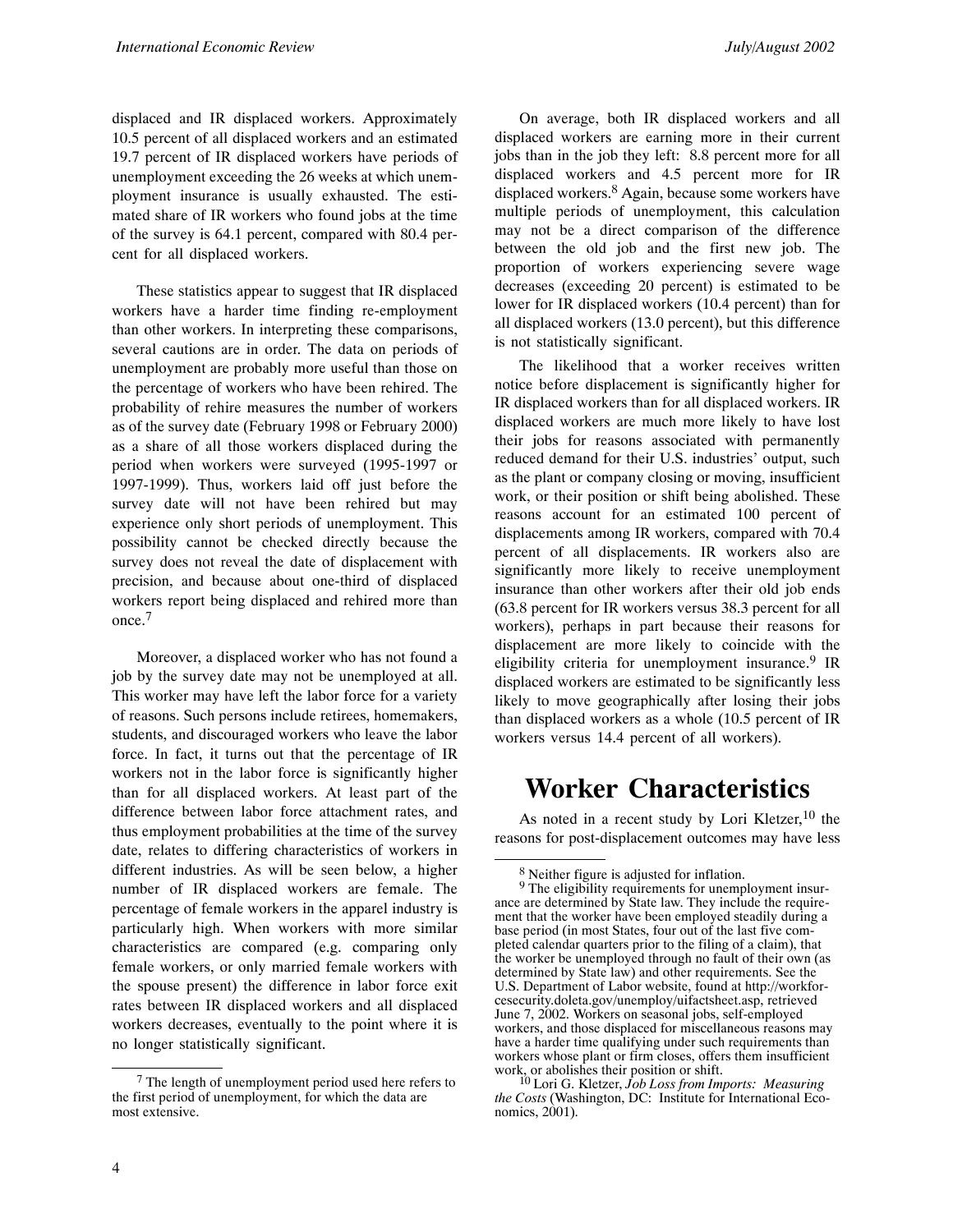to do with the industry from which the worker was displaced than with characteristics of the workers themselves. She found that both the probability of re-employment and the current wage were higher for displaced workers younger than age 45 and for more-educated displaced workers. Post-displacement outcomes also are better for workers with short rather than long tenure on their previous jobs; this effect is clearer and stronger for post-employment wages than for the probability of re-employment. Females and minority work $ers<sup>11</sup>$  were less likely to be re-employed by the survey date, particularly married females displaced from manufacturing. Married females earned lower wages at the time of the survey relative to their previous jobs than other displaced workers.12 Thus, some of the differences in outcomes for IR displaced workers may be associated with their personal characteristics.

Table 1 illustrates the estimated differences between personal and employment characteristics of IR displaced workers and all displaced workers from 1995 to 1999. IR displaced workers are estimated to be significantly more likely to be female, significantly

#### **Table 1**

| Difference between personal and job characteristics of IR displaced workers |  |
|-----------------------------------------------------------------------------|--|
| and all displaced workers, 1995-99                                          |  |

|                                                                | IR displaced | All displaced |
|----------------------------------------------------------------|--------------|---------------|
|                                                                | workers      | workers       |
|                                                                | 142.1        | 38.8          |
|                                                                | 160.2        | 46.8          |
|                                                                | 127.8        | 13.0          |
| Length of tenure on old job (years)                            | 17.1         | 4.9           |
| Member of union (or similar organization) on old job (percent) | 311.8        | 9.4           |
|                                                                |              | Percent       |
| <b>Education</b>                                               |              |               |
|                                                                | 133.1        | 14.0          |
|                                                                | 34.8         | 32.8          |
|                                                                | 123.9        | 31.1          |
|                                                                | 16.3         | 15.7          |
|                                                                | 11.8         | 6.3           |
| <b>Marital status</b>                                          |              |               |
|                                                                | 54.7         | 54.3          |
|                                                                | 1.7          | 1.6           |
|                                                                | 2.5          | 2.1           |
|                                                                | 216.8        | 13.1          |
|                                                                | 16.8         | 3.5           |
|                                                                | 117.6        | 25.3          |
| Race                                                           |              |               |
|                                                                | 174.0        | 82.3          |
|                                                                | 119.4        | 13.2          |
|                                                                | 23.1         | 1.2           |
|                                                                | 3.5          | 3.3           |

<sup>1</sup> Difference between samples is statistically significant with 99 percent confidence.

<sup>2</sup> Difference between samples is statistically significant with 95 percent confidence.

<sup>3</sup> Difference between samples is statistically significant with 90 percent confidence.

Source: Displaced Workers Survey, Bureau of Labor Statistics, Department of Labor, found at Internet address *http://www.bls.census.gov/cps/dispwkr/dispwkr.htm,* retrieved on Dec. 31, 2001, and USITC calculations.

 $11$  Kletzer (see footnote 48) defines minority workers as both nonwhite workers and Hispanic workers. In the Current Population Survey, the identification as "Hispanic" is a nonracial category that may coincide with any race.

<sup>&</sup>lt;sup>12</sup> For comparison, note that Kletzer used all Displaced Worker Surveys from 1984-2000, covering workers displaced from 1979-99, while the present study used only the surveys from 1998 and 2000, covering workers displaced from 1995-99, in order to better match the year of the model experiment. Kletzer found that the probability of re-employment in general was significantly higher for workers displaced during 1993-99 than during 1979-92.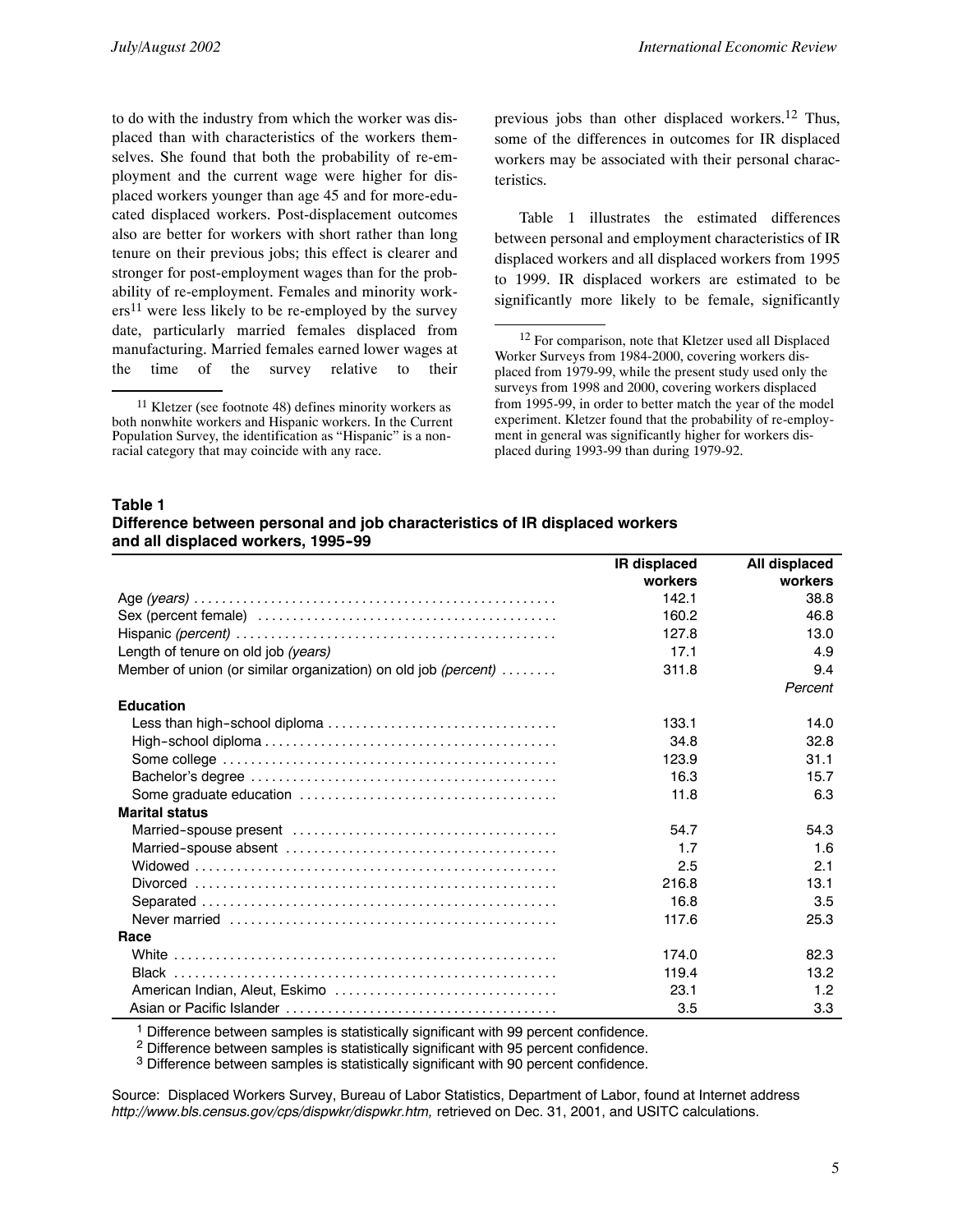more likely to belong to minority groups (particularly Hispanic, black, and Asian/Pacific Islander), significantly less educated than other displaced workers, and more likely to be older (an average of 42.1 years for IR workers versus 38.3 years for all workers). They are equally likely to have belonged to a union or similar employee organization on their previous jobs. A similar majority of all displaced workers (54.3 percent) and estimated IR displaced workers (54.7 percent) are married, with spouse present. The estimated percentage of IR displaced workers who never married is lower, which is associated with the higher average age of such workers, while the estimated percentages of divorced or separated workers is higher than for all displaced workers. IR displaced workers are estimated to have longer tenure on their previous jobs at 7.1 years than all displaced workers at 4.9 years, which may also be associated with age.

Both Kletzer's analysis and the analysis in the *Import Restraints* study presented here associate particular worker characteristics with lower probabilities of re-employment and/or lower post-re-employment wages for the population as a whole. On balance, IR displaced workers are more likely than other displaced workers to possess these characteristics, which may explain much of the difference in estimated post-displacement experiences of IR displaced and all displaced workers. This makes it less likely that simply being in an import-sensitive industry causes the displacement experience to be more severe.<sup>13</sup>

## **Further Implications**

#### *Aggregate Unemployment*

The estimated 175,000 workers who would be displaced if all significant U.S. import restraints were unilaterally liberalized is relatively small compared to the size of the economy. It is important to recognize that trade policies under agreements that the United States has implemented, such as NAFTA and the Uruguay Round Agreements, are often phased in over periods of 5 to 15 years. The following calculations with respect to the unemployment rate model the amount of displacement as if it occurred simultaneously. Although these calculations represent an unrealistic scenario, given the phase-in period normally followed, they can be viewed as an extreme upper bound for evaluating the displacement effects of the liberalization analyzed in this report.

In a typical week, between 300,000 and 400,000 U.S. workers apply for unemployment compensation. Given that an estimated 63.8 percent of IR displaced workers likely would receive unemployment compensation, the estimated one-time increase in workers receiving unemployment compensation as a result of removing all significant import restraints is approximately  $111,000$ , <sup>14</sup> equal to about two days' worth of new claims. This estimate takes into account the fact that workers in the affected industries are significantly more likely to receive unemployment insurance, as reflected in the data from the Displaced Workers Survey.

Also, as shown above in the data on periods of unemployment, many workers find jobs within several weeks or months of displacement.<sup>15</sup> If all 175,000 workers had been laid off simultaneously during 1999, aggregate unemployment would have increased from the average 4.22 percent observed in calendar 1999 to 4.34 percent. The measured difference would become negligible (less than 0.05 percent) within several months after the initial displacement, because many of the displaced workers would find work or leave the labor force. Local or regional effects, as discussed below, might differ.

As previously stated, such effects mark an extreme upper bound for such labor market effects. Not only would an actual liberalization be phased in over a period of time, but both workers and firms likely would anticipate the policy action, also causing the labor market effects to appear gradually. For example, by 1995 it was known that U.S. quantitative restrictions in textiles and apparel were scheduled for elimination in 2005. Worker and firm decisions based on this knowledge may have contributed to the steady declines in employment in those industries in the intervening years.

#### *Regional Employment Effects*

The estimated differences between the displacement experiences of workers in industries significantly affected by import restraints and other displaced workers may appear relatively mild, considering that

<sup>&</sup>lt;sup>13</sup> No regression analysis has been performed to see whether any part of the difference in outcomes is attriutable to being an IR displaced worker per se.

<sup>&</sup>lt;sup>14</sup> This number is derived as a USITC calculation by applying the proportion of IR displaced workers receiving unemployment compensation to the total number of displaced FTE workers as follows: (174,784 displaced FTEs)\*

 $(0.6376) = 111,442.$ <br><sup>15</sup>The average duration of unemployment is most likely higher during recessions and lower during expansions. While no direct comparisons of unemployment duration across time were readily available, it is known that displacement rates of long-tenured workers are higher during recession years (Ryan T. Helwig, "Worker Displacement in a Strong Labor Market," *Monthly Labor Review*, June 2001, pp. 13-28; see Table 1) and that the probability of re-employment for workers with similar personal characteristics is higher during periods of prolonged expansion than during recession (Kletzer (2001), Tables 4.1 and 4.2).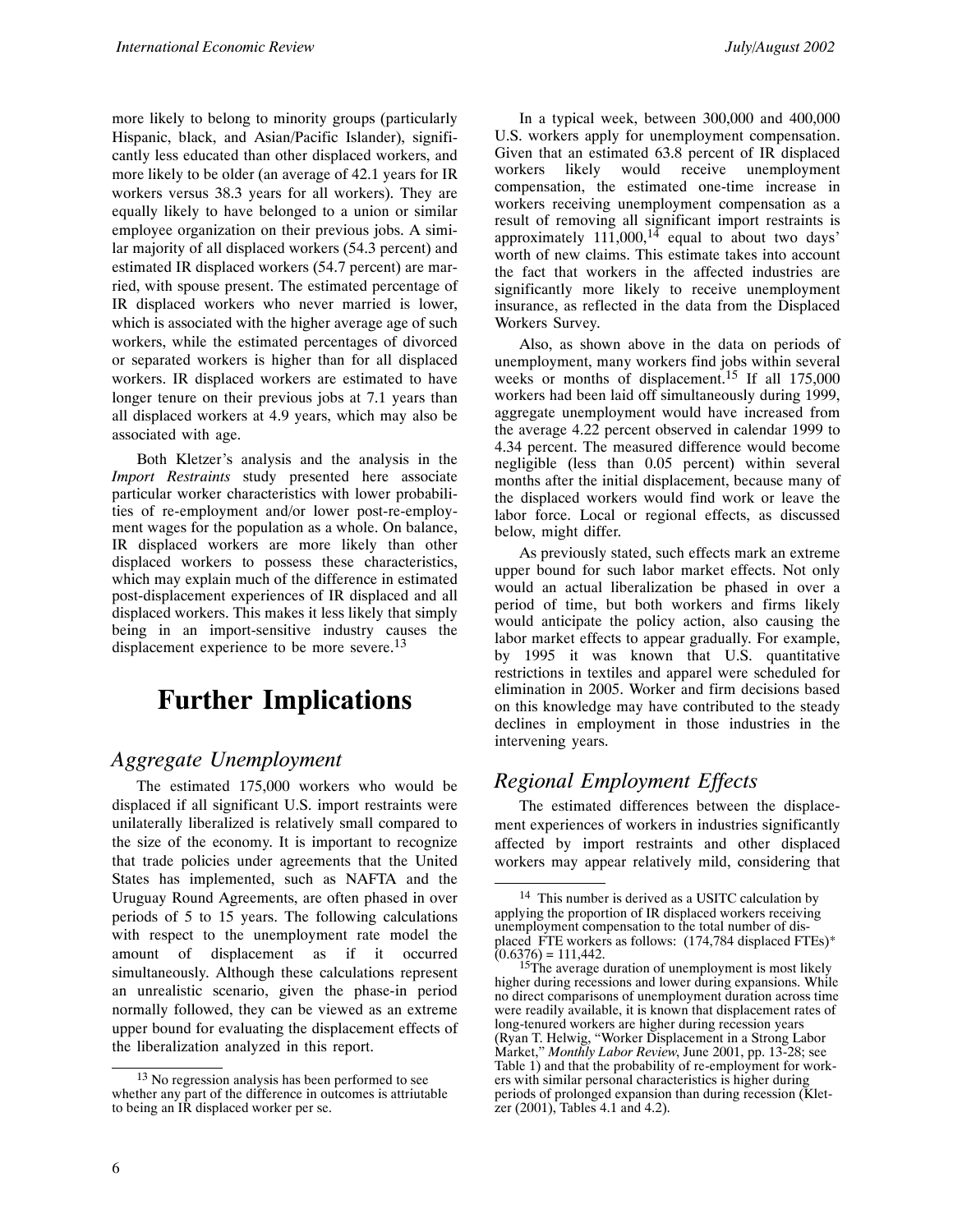the workers in question likely would be concentrated in just those states that have experienced significant contractions in textile and apparel employment in recent years. According to the analysis earlier in this chapter, actual displaced workers in these and other industries affected by import restraints experienced a period of unemployment not much greater than those of other displaced workers and were less likely than other workers to experience severe wage losses exceeding 20 percent. Part of the explanation may lie in the fact that the recent contraction in textile and apparel employment has taken place in parts of the country for which aggregate employment has increased strongly. Thus, displaced workers in textiles and apparel have found alternate opportunities in other industries.

In each of the ten jurisdictions estimated as having the highest shares of IR displaced workers, as named above, aggregate employment grew between 1997 and 2001 while employment in textiles and apparel declined. In North Carolina, for example, nearly four jobs were created statewide for every textile and apparel job lost; in South Carolina, nearly three; and in Georgia, Virginia, and New York, more than 10. For the group as a whole, while employment in textiles and apparel declined by 244,000 workers, nonfarm employment in other industries increased by 2.176 million. Thus, many former textile and apparel workers have been looking for, and finding, jobs in relatively strong regional labor markets.

At the local level, labor dislocations in textile, apparel, and other industries may be heavily

concentrated in certain counties and metropolitan areas, and may thus induce further labor dislocation in service and other industries serving the general population. The estimates of labor displacement in the current study and the inferences drawn from those estimates in this chapter do not take such effects into account.

An important caveat to the analysis of the Displaced Workers Survey is that the results presented utilize all observations from IR displaced workers, rather than only those who take up employment in a non-IR sector. In the event of an actual liberalization, there would be a net transfer of labor into non-IR sectors. This could affect the labor market outcomes of the workers displaced either positively or negatively. It is not yet clear whether workers who leave textiles, apparel, and other sectors with import restraints for other sectors experience longer or shorter durations of unemployment, or receive better or worse wages, than workers re-employed in their old sectors.<sup>16</sup> Further research on such transition experiences may yield new insights.

<sup>16</sup> For example, the results of Alfred J. Field and Edward M. Graham, "Is there a Special Case for Import Protection for the Textile and Apparel Sectors Based on Labour Adjustment?" *The World Economy*, vol. 20, No. 2 (Mar. 1997), pp. 137-157, using a large and unique sample of North Carolina unemployment records, found that apparel workers who were laid off during 1986-1991 and reemployed by the first quarter of 1992 experienced an estimated average 5 percent wage increase if re-employed by the same industry and 34 percent wage increase if employed by other industries.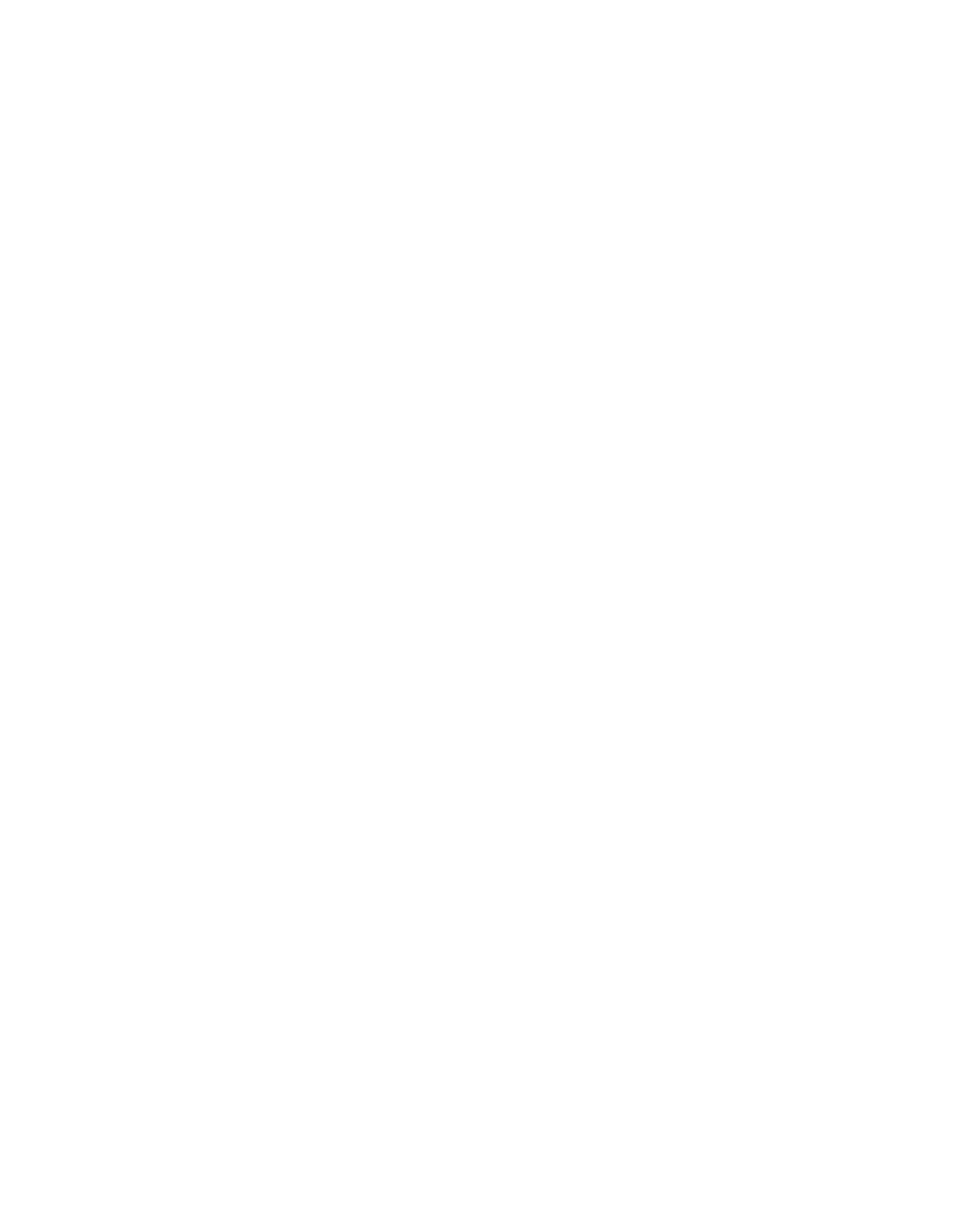# **U.S. Trade Developments**

The U.S. Department of Commerce reported that, in May 2002, the export of goods and services<sup>2</sup> (\$80.6) billion) combined with the import of goods and services (\$118.3 billion) to result in a goods and services trade deficit of \$37.6 billion. The May 2002 deficit was \$1.5 billion greater than the April 2002 deficit of  $$36.1$  billion.<sup>3</sup> May exports of goods and services were \$0.6 billion greater than in April (\$80.0 billion). May imports of goods and services were \$2.1 billion more than in April (\$116.2 billion).

Merchandise exports increased from \$56.8 billion in April 2002 to \$57.3 billion in May 2002. Merchandise imports increased from \$97.0 billion to \$98.8 billion over the same period, increasing the merchandise trade deficit from \$40.1 billion in April 2002 to \$41.5 billion in May 2002. For services, exports increased from \$23.2 billion in April 2002 to \$23.4 billion in May. Imports of services increased from \$19.2 billion to \$19.5 billion in the same time period, resulting in a May 2002 surplus on trade in services of about \$3.9 billion, \$0.1 billion lower than in April.

Changes in merchandise exports from April to May 2002 reflected increases in the "other goods" category (\$0.2 billion); capital goods (\$0.1 billion); industrial supplies and materials (\$0.1 billion); foods, feeds, and beverages (\$0.1 billion); and automotive vehicles, parts, and engines (\$0.1 billion). Exports of consumer goods decreased (\$0.2 billion) over this period.

Changes in goods imports from April to May showed increases in automotive vehicles, parts, and engines (\$0.9 billion); consumer goods (\$0.6 billion); capital goods (\$0.2 billion); the "other goods" category (\$0.1 billion); and foods, feeds, and beverages (\$0.1

**Michael Youssef1 myoussef@usitc.gov 202-205-3269**

billion). Imports of industrial supplies and materials showed virtually no change during this period. Additional information on U.S. trade developments in agriculture and specified manufacturing sectors in April-May 2002 are highlighted in tables 1 and 2, and figures 1 and 2. Services trade developments are highlighted in table 3.

In May 2002, exports of advanced technology products were \$14.7 billion and imports of the same were \$15.6 billion, resulting in a deficit of \$0.9 billion. May 2002 exports were \$0.3 billion more than the \$14.4 billion in April 2002, while May imports were \$0.1 billion more than the \$15.5 billion imports in April.

The May 2002 trade data showed U.S. surpluses (cited in billion dollars, with previous month given in parentheses) with Australia, \$0.6 (\$0.4); Hong Kong, \$0.3 (\$0.4); and Egypt, \$0.1 (\$0.2). Deficits were registered with Western Europe, \$8.4 (\$7.2); China, \$8.1 (\$7.6); Japan, \$4.9 (\$6.8); Canada, \$4.2 (\$4.1); Mexico, \$3.3 (\$3.3); OPEC, \$2.4 (\$3.0); Taiwan, \$1.1 (\$1.2); Korea, \$1.0 (\$1.1); Brazil, \$0.3 (\$0.1); Argentina, \$0.1 (\$0.1); and Singapore, \$0.1 (\$0.1).

Goods and services exports during the current year-to-date (January-May 2002) were recorded at \$431.3 billion, lower than the \$438.4 billion during the same period last year (January-May 2001). Goods and services imports were \$578.6 billion during January-May 2002, also lower than the \$598.1 billion in January-May 2001. As a consequence, the U.S. goods and services trade deficit narrowed from \$159.7 billion during January-May 2001 to \$147.3 billion during January-May 2002 period.

Cumulative goods exports decreased from \$317.6 billion in January-May 2001 to \$310.5 billion in January-May 2002. Cumulative exports of services have remained essentially unchanged, recorded at approximately \$120.8 billion in both the January-May 2001 and 2002 periods. Cumulative goods imports decreased from \$598.1 billion to \$490.8 billion measured from January-May 2001 to January-May 2002, and cumulative services imports have also decreased from \$95.5 billion to \$87.8 billion over the

<sup>&</sup>lt;sup>1</sup> The views expressed in this article are those of the author. They are not the views of the U.S. International Trade Commission (USITC) as a whole or of any individual Commissioner.

<sup>&</sup>lt;sup>2</sup> Total exports, seasonally adjusted.

 $3$  Data for this article were taken largely from U.S. Department of Commerce, Bureau of Economic Analysis, "U.S. International Trade in Goods and Services," *United States Department of Commerce News*, FT-900, release of July 19, 2002, found at *http://www.census.gov/foreign-trade/www/ press.html#current*, as well as at *http://www.bea.doc.gov/ bea/newsrel/*.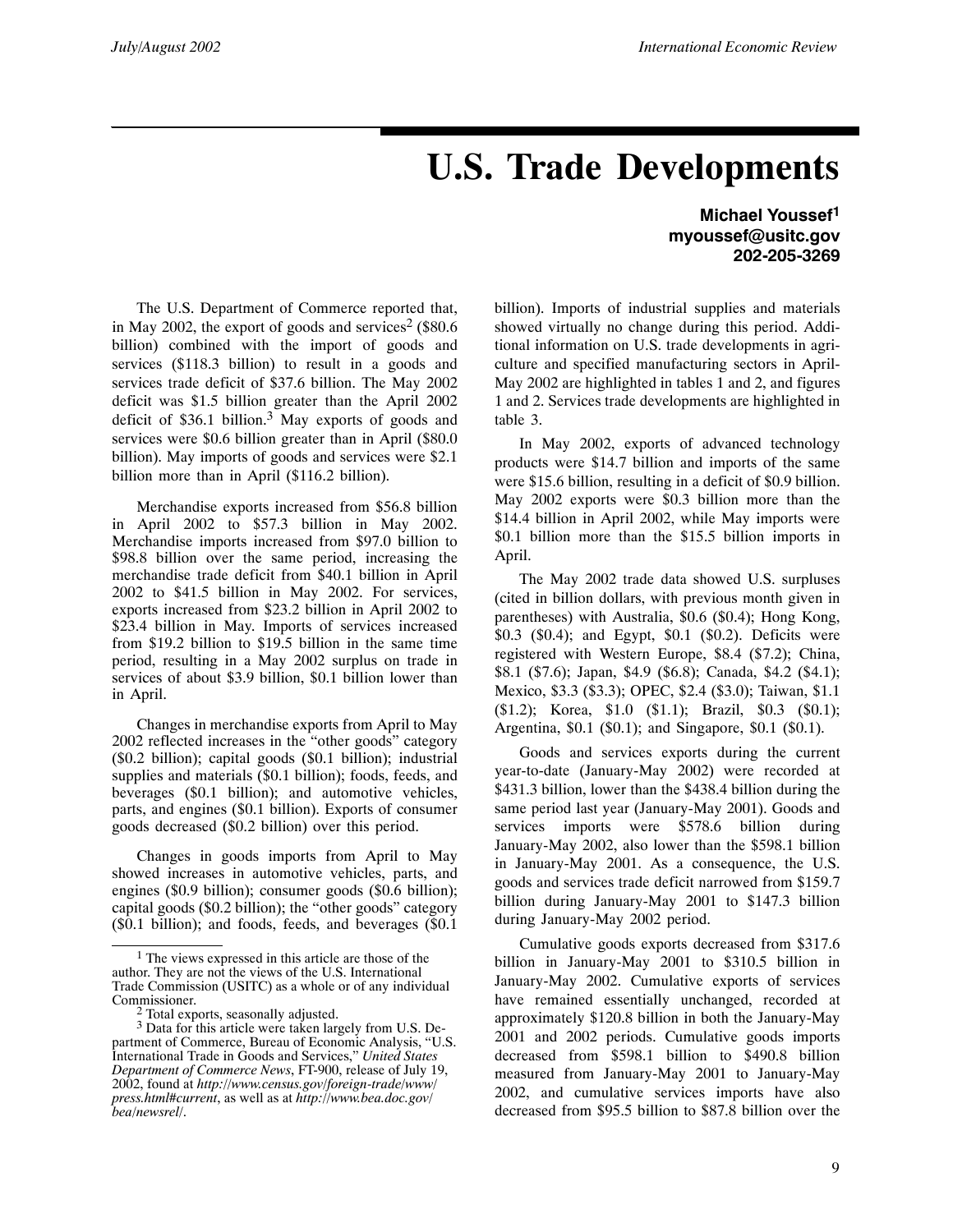#### **Table 1U.S. trade in goods and services, seasonally adjusted, April 2002-May 2002**

|                                          |                 |                   |          |                   |                 | Billion dollars      |
|------------------------------------------|-----------------|-------------------|----------|-------------------|-----------------|----------------------|
|                                          |                 | <b>Exports</b>    |          | <b>Imports</b>    |                 | <b>Trade balance</b> |
| Item                                     | <b>May 2002</b> | <b>April 2002</b> | May 2002 | <b>April 2002</b> | <b>May 2002</b> | <b>April 2002</b>    |
| Trade in goods <sup>1</sup> (see note)   |                 |                   |          |                   |                 |                      |
|                                          | 57.3            | 56.8              | 98.8     | 97.0              | $-41.5$         | $-40.2$              |
| Excluding oil                            | 58.4            | 56.9              | 89.4     | 87.6              | $-31.0$         | $-30.7$              |
| Trade in services <sup>1</sup>           | 23.4            | 23.2              | 19.5     | 19.2              | 3.9             | 4.0                  |
| Trade in goods and services <sup>1</sup> | 80.6            | 80.0              | 118.3    | 116.2             | $-37.6$         | $-36.1$              |
| Trade in goods <sup>2</sup>              | 63.9            | 63.2              | 109.1    | 107.3             | $-45.3$         | $-44.1$              |
| Advanced technology                      |                 |                   |          |                   |                 |                      |
| $products3$                              | 14.7            | 14.4              | 15.6     | 15.5              | $-0.9$          | $-1.1$               |

1 Current dollars (balance-of-payments basis).

2 Constant 1996 dollars (Census Bureau basis).

<sup>3</sup> Not seasonally adjusted.

Note.—Data on trade in goods in current dollars are presented on <sup>a</sup> balance-of-payments (BOP) basis that reflects adjustments for timing, coverage, and valuation of data compiled by the U.S. Treasury Department, Census Bureau. The major adjustments on <sup>a</sup> BOP basis exclude military trade, but include nonmonetary gold transactions and estimates of inland freight in Canada and Mexico that are not included in the Census Bureau data. Data may not add to totals due to rounding. Source: Calculated from official data of the U.S. Department of Commerce, Exhibits 1, 9, 10, and 16, FT-900 release of July 19, 2002, found at Internet address *http://www.census.gov/foreign-trade/www/press.html#current*.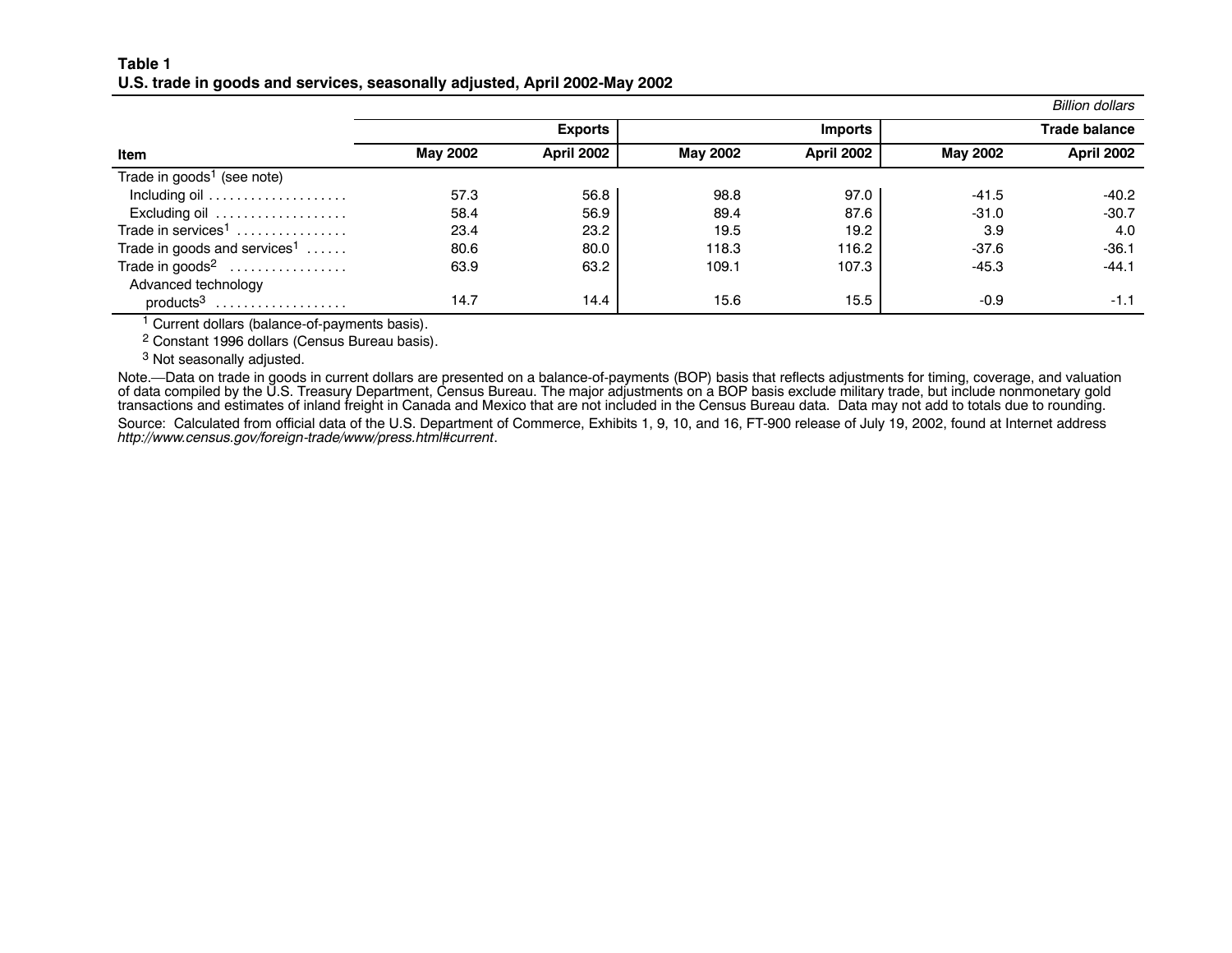#### **Table 2**

Nominal U.S. exports, imports, and trade balances, agriculture and specified manufacturing sectors, January 2001-May 2002

|                                        |             |                         | <b>Exports</b>   | <b>Imports</b> |                         |                  | <b>Trade balance</b> |                        | Change<br>in<br>exports,<br>Jan.-May | Change<br>in trade<br>balance.<br>Jan.-Mav | <b>Share of</b><br>total     |
|----------------------------------------|-------------|-------------------------|------------------|----------------|-------------------------|------------------|----------------------|------------------------|--------------------------------------|--------------------------------------------|------------------------------|
| <b>Manufacture sector</b>              | May<br>2002 | Jan.-May<br><b>2002</b> | Jan.-May<br>2001 | May<br>2002    | Jan.-May<br><b>2002</b> | Jan.-May<br>2001 | Jan.-May<br>2002     | Jan.-May<br>2001       | <b>2002 over</b><br>Jan.-May<br>2001 | <b>2002 over</b><br>Jan.-May<br>2001       | exports,<br>Jan.-May<br>2002 |
|                                        |             |                         |                  |                |                         |                  |                      | <b>Billion dollars</b> |                                      |                                            | Percent                      |
| ADP equipment & office<br>machinery    | 2.4         | 12.5                    | 17.9             | 6.0            | 30.3                    | 32.6             | $-17.8$              | $-14.7$                | $-30.2$                              | 21.1                                       | 4.4                          |
| Airplane parts                         | 1.2         | 5.7                     | 6.7              | 0.5            | 2.3                     | 2.6              | 3.4                  | 4.1                    | $-14.9$                              | $-17.1$                                    | 2.0                          |
| Airplanes                              | 2.3         | 11.4                    | 11.9             | 0.7            | 5.7                     | 6.1              | 5.7                  | 5.8                    | $-4.2$                               | $-1.7$                                     | 4.0                          |
| Chemicals - inorganic                  | 0.5         | 2.2                     | 2.6              | 0.6            | 2.4                     | 2.7              | $-0.2$               | $-0.1$                 | $-15.4$                              | 100.0                                      | 0.8                          |
| Chemicals - organic                    | 1.6         | 6.6                     | 7.3              | 2.6            | 12.7                    | 13.2             | $-6.1$               | $-5.9$                 | $-9.6$                               | 3.4                                        | 2.3                          |
| Electrical machinery                   | 5.7         | 27.4                    | 34.0             | 7.0            | 32.1                    | 38.5             | $-4.7$               | $-4.5$                 | $-19.4$                              | 4.4                                        | 9.6                          |
| General industrial                     |             |                         |                  |                |                         |                  |                      |                        |                                      |                                            |                              |
| machinery                              | 2.7         | 12.6                    | 14.3             | 3.2            | 14.7                    | 14.9             | $-2.1$               | $-0.6$                 | $-11.9$                              | 250.0                                      | 4.4                          |
| Iron & steel mill products             | 0.5         | 2.2                     | 2.3              | 0.9            | 4.8                     | 5.2              | $-2.6$               | $-2.9$                 | $-4.3$                               | $-10.3$                                    | 0.8                          |
| Power-generating<br>machinery          | 2.8         | 13.3                    | 13.9             | 3.1            | 14.8                    | 15.2             | $-1.5$               | $-1.3$                 | $-4.3$                               | 15.4                                       | 4.7                          |
| Scientific instruments                 | 2.3         | 11.2                    | 12.9             | 1.7            | 8.2                     | 9.2              | 3.0                  | 3.7                    | $-13.2$                              | $-18.9$                                    | 3.9                          |
| Specialized industrial                 |             |                         |                  |                |                         |                  |                      |                        |                                      |                                            |                              |
| machinery                              | 2.0         | 9.8                     | 12.1             | 1.6            | 7.6                     | 9.3              | 2.2                  | 2.8                    | $-19.0$                              | $-21.4$                                    | 3.4                          |
| Televisions, VCRs, etc.                | 1.6         | 8.2                     | 10.5             | 5.4            | 23.9                    | 25.0             | $-15.7$              | $-14.5$                | $-21.9$                              | 8.3                                        | 2.9                          |
| Textile yarn and fabric                | 0.9         | 4.2                     | 4.4              | 1.4            | 6.4                     | 6.2              | $-2.2$               | $-1.8$                 | $-4.5$                               | 22.2                                       | 1.5                          |
| Vehicles                               | 5.6         | 24.3                    | 23.3             | 14.7           | 68.3                    | 66.2             | $-44.0$              | $-42.9$                | 4.3                                  | 2.6                                        | 8.5                          |
| Other manufactures, not                |             |                         |                  |                |                         |                  |                      |                        |                                      |                                            |                              |
| included above $\ldots$ , $\ldots$     | 15.9        | 73.7                    | 82.4             | 32.0           | 149.8                   | 155.4            | $-76.1$              | $-73.0$                | $-10.6$                              | 4.2                                        | 25.9                         |
| Manufactures                           | 48.0        | 225.3                   | 256.5            | 81.4           | 384.0                   | 402.3            | $-158.7$             | $-145.8$               | $-12.2$                              | 8.8                                        | 79.2                         |
| Agriculture                            | 4.1         | 21.9                    | 22.2             | 3.6            | 17.4                    | 16.7             | 4.5                  | 5.5                    | $-1.4$                               | $-18.2$                                    | 7.7                          |
| Other goods, not included              |             |                         |                  |                |                         |                  |                      |                        |                                      |                                            |                              |
| above $\dots\dots\dots\dots\dots\dots$ | 7.8         | 37.2                    | 43.5             | 13.0           | 54.0                    | 70.9             | $-16.8$              | $-27.4$                | $-14.5$                              | $-38.7$                                    | 13.1                         |
| Total (Census basis)                   | 59.9        | 284.4                   | 322.2            | 98.0           | 455.4                   | 489.9            | $-171.0$             | $-167.7$               | $-11.7$                              | 2.0                                        | 100.0                        |

Note.—Data on trade in manufactures are presented on <sup>a</sup> Census Bureau basis. Data may not add to totals due to rounding.

Source: Calculated from official data of the U.S. Department of Commerce, Exhibit 15, FT-900 release of July 19, 2002, found at Internet address *http://www.census.gov/foreign-trade/www/press.html#current.*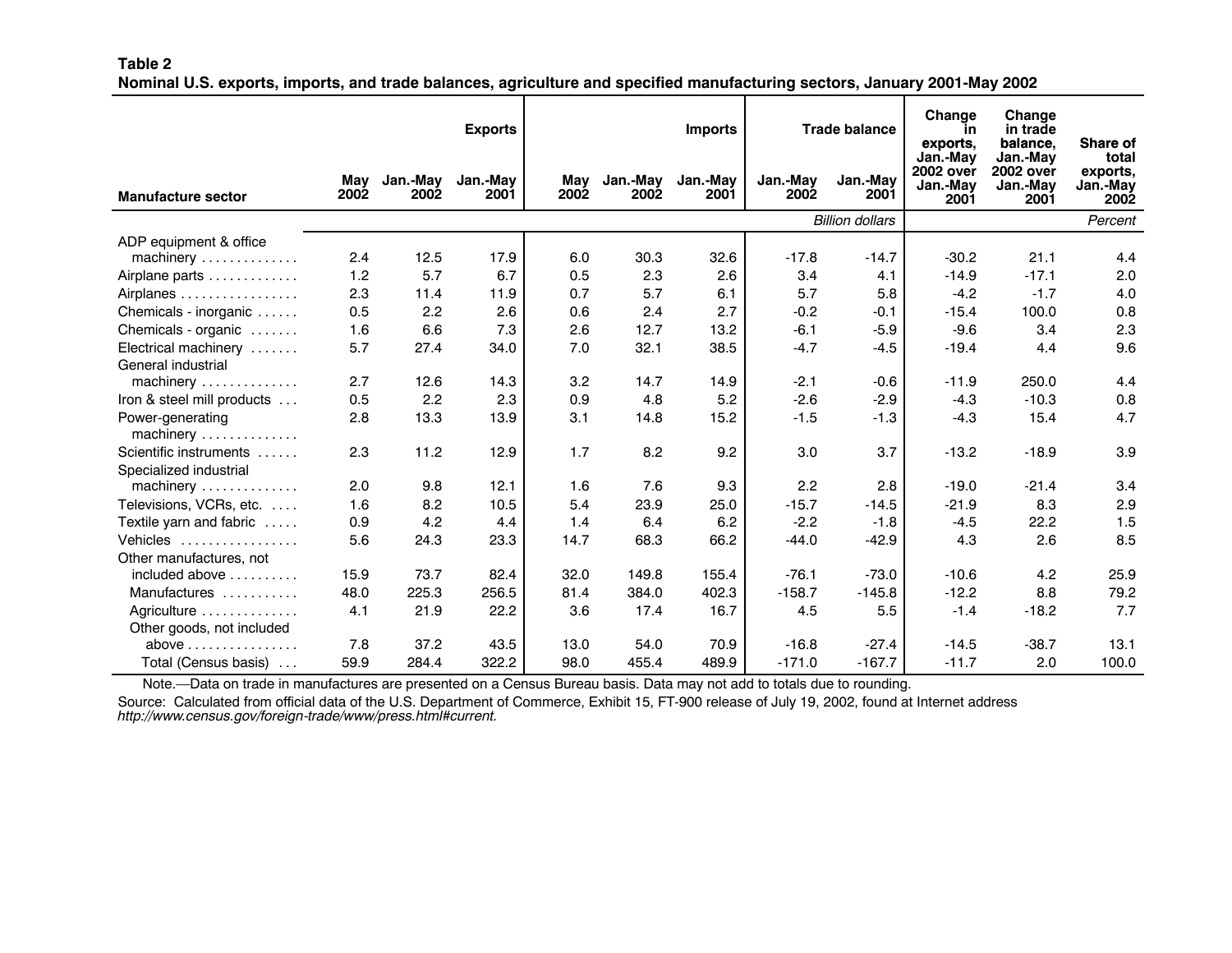

#### **Figure 1 U.S. trade by major commodity, billion dollars, May 2002**

Source: Calculated from official data of the U.S. Department of Commerce, Exhibit 15, FT-900 release of July 19, 2002.





Source: Calculated from official data of the U.S. Department of Commerce, Exhibit 15, FT-900 release of July 19, 2002.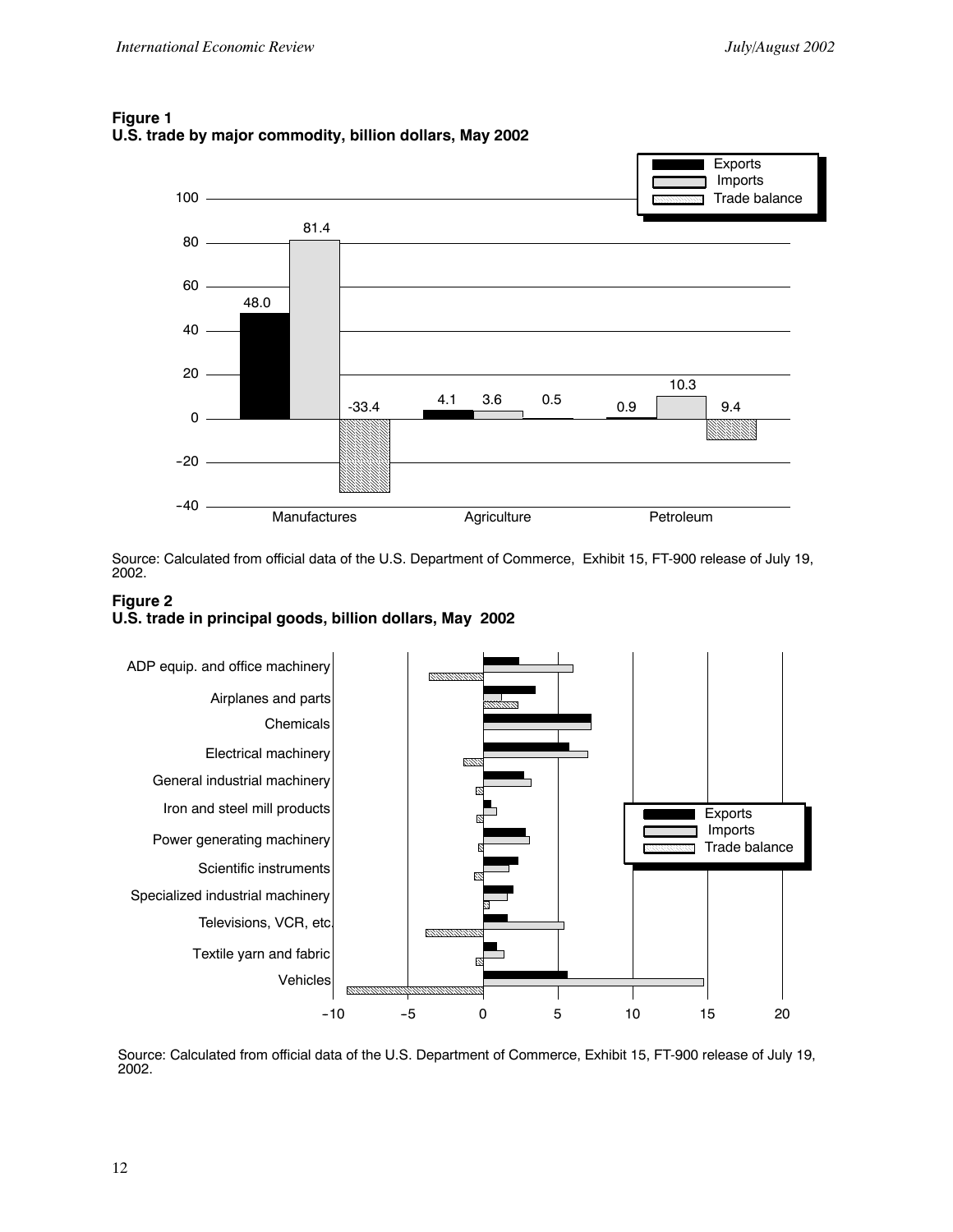#### **Table 3**

Nominal U.S. exports, imports, and trade balances of services, by sectors, January 2001-May 2002, seasonally adjusted

|                                     |                  | <b>Exports</b>   |                  | <b>Imports</b>   |                  | <b>Trade balance</b>   | <b>Change in</b><br>exports<br>Jan.-May<br>2002 over | Change in<br>imports<br>Jan.-May<br>2002 over |
|-------------------------------------|------------------|------------------|------------------|------------------|------------------|------------------------|------------------------------------------------------|-----------------------------------------------|
| Service sector                      | Jan.-May<br>2002 | Jan.-May<br>2001 | Jan.-Mav<br>2002 | Jan.-May<br>2001 | Jan.-Mav<br>2002 | Jan.-May<br>2001       | Jan.-May<br>2001                                     | Jan.-May<br>2001                              |
|                                     |                  |                  |                  |                  |                  | <b>Billion dollars</b> |                                                      | Percent                                       |
| Travel                              | 28.6             | 34.1             | 24.5             | 27.4             | 4.1              | 6.7                    | $-16.1$                                              | $-10.6$                                       |
| Passenger fares                     | 6.9              | 8.3              | 8.5              | 9.9              | $-1.6$           | $-1.6$                 | $-16.9$                                              | $-14.1$                                       |
| Other transportation services       | 11.3             | 12.3             | 15.3             | 17.4             | $-4.0$           | $-5.1$                 | $-8.1$                                               | $-12.1$                                       |
| Royalties and license fees          | 16.9             | 16.2             | 7.6              | 6.8              | 9.3              | 9.4                    | 4.3                                                  | 11.8                                          |
| Other private sales                 | 46.5             | 44.6             | 31.6             | 26.9             | 14.9             | 17.7                   | 4.3                                                  | 17.5                                          |
| Transfers under U.S. military sales |                  |                  |                  |                  |                  |                        |                                                      |                                               |
|                                     | 5.1              | 4.9              | 7.3              | 5.9              | $-2.2$           | $-1.0$                 | 4.1                                                  | 23.7                                          |
| U.S. Government miscellaneous       |                  |                  |                  |                  |                  |                        |                                                      |                                               |
|                                     | 0.3              | 0.4              | 1.2              | 1.2              | $-0.9$           | $-0.8$                 | $-25.0$                                              | 0.0                                           |
|                                     | 115.5            | 120.8            | 96.1             | 95.5             | 19.4             | 25.3                   | $-4.4$                                               | 0.6                                           |

Note.—Data on trade in services are presented on <sup>a</sup> balance-of-payments basis. Data may not add to totals due to rounding and seasonal adjustments. Source: Calculated from official data of the U.S. Department of Commerce, Exhibits 3 and 4, FT-900 release of July 19, 2002, found at Internet address *http://www.census.gov/foreign-trade/www/press.html#current*.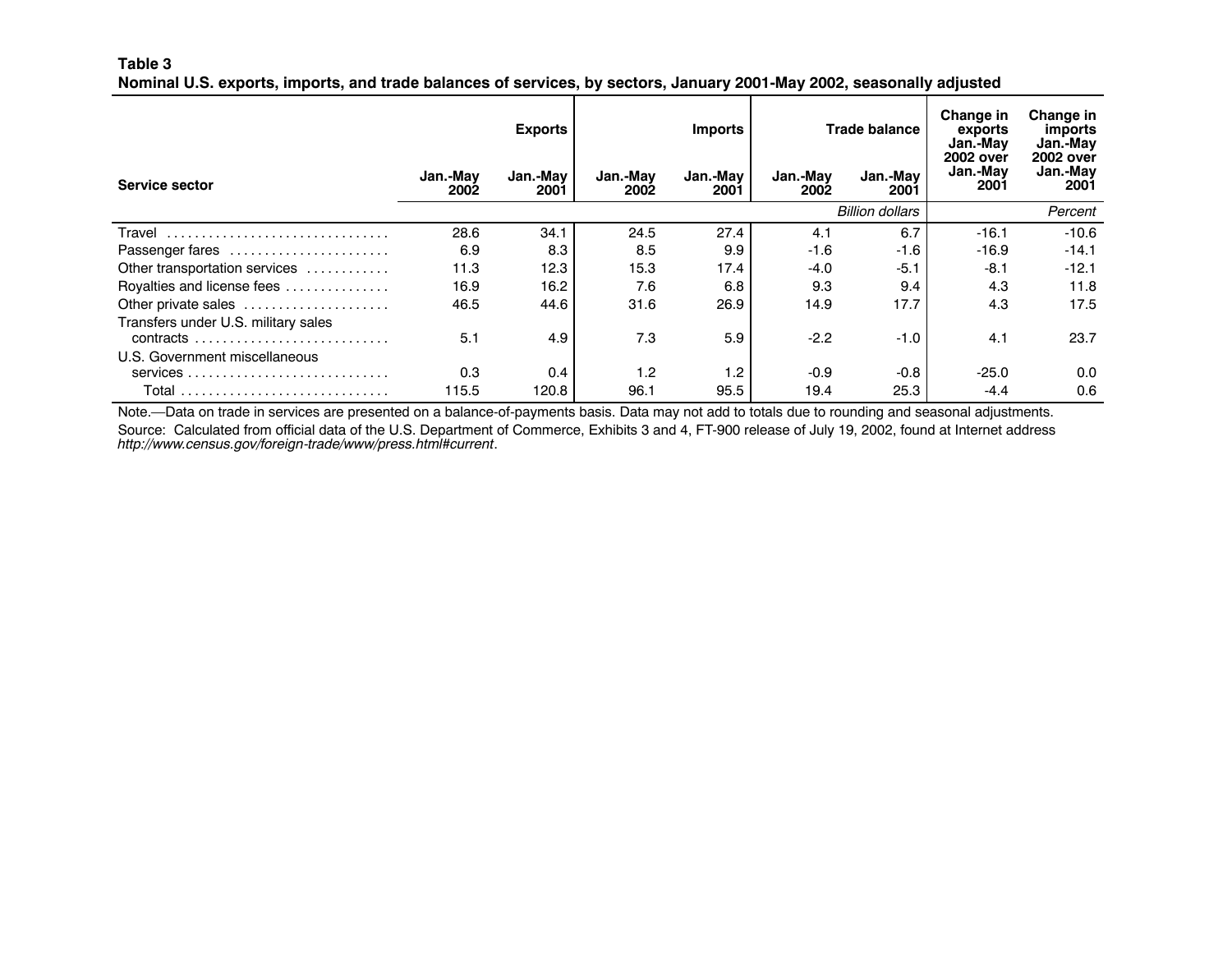same period. As a result, the United States narrowed its cumulative trade deficit in goods during the past year from approximately \$185.0 billion to \$180.3 billion, and expanded its trade surplus in services from \$25.3 billion to nearly \$33.0 billion, measured from January-May 2001 to January-May 2002.

Cumulative exports of advanced technology products declined from \$90.1 billion to \$88.4 billion over the period January-May 2001 to January-May 2002. Cumulative imports for these products declined as well, from \$83.8 billion to \$82.1 billion during this time. The cumulative trade surplus contracted as a result, from nearly \$7.0 billion recorded over January-May 2001 to \$6.3 billion in January-May 2002.

Geographically, the United States recorded cumulative trade deficits in goods during January-May 2002 (cited in billion dollars, with the January-May 2001 period given in parentheses) with: Canada, \$20.6 (\$25.0); Mexico, \$15.1 (\$11.4); the European Union (EU-15), \$28.9 (\$23.9); the European Free Trade Area (EFTA), \$2.2 (\$0.4); Eastern Europe and the former Soviet Union, \$2.3 (\$3.7); the Pacific Rim countries overall, \$78.2 (\$76.1); South and Central America, \$4.5 (\$4.8); and the OPEC member countries, \$12.3 (\$18.6). Cumulative trade surpluses were recorded over the January-May 2002 period with: Belgium, \$1.2 (\$1.5); the Netherlands, \$4.0 (\$4.8); Australia, \$2.5 (\$1.9); Hong Kong, \$1.6 (\$2.3); Singapore, \$0.8 (\$0.7); and Egypt, \$1.0 (\$0.8). U.S. trade developments with major trading partners are highlighted in table 4.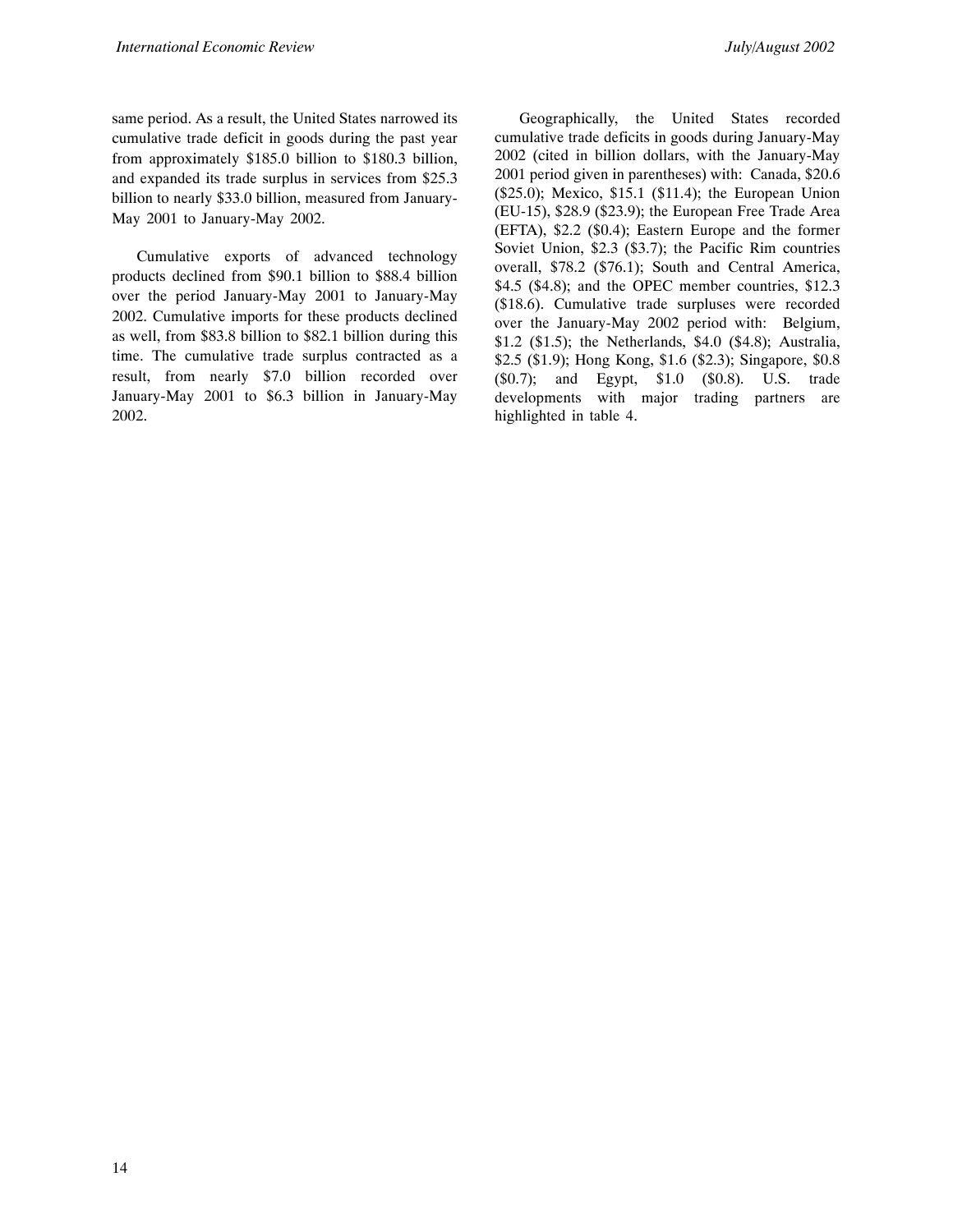#### **Table 4**U.S. exports and imports of goods with major trading partners, January 2001-May 2002

|                                       |                 |                  | <b>Exports</b>   |                 |                  | <b>Trade balance</b><br><b>Imports</b> |                         |                        |                                                  | Change in<br>trade<br>balance,<br>Jan.-May |  |  |
|---------------------------------------|-----------------|------------------|------------------|-----------------|------------------|----------------------------------------|-------------------------|------------------------|--------------------------------------------------|--------------------------------------------|--|--|
| Country/areas                         | <b>May 2002</b> | Jan.-May<br>2002 | Jan.-May<br>2001 | <b>May 2002</b> | Jan.-May<br>2002 | Jan.-May<br>2001                       | Jan.-May<br><b>2002</b> | Jan.-May<br>2001       | Jan.-May<br><b>2002 over</b><br>Jan.-May<br>2001 | <b>2002 over</b><br>Jan.-May<br>2001       |  |  |
|                                       |                 |                  |                  |                 |                  |                                        |                         | <b>Billion dollars</b> | Percent                                          |                                            |  |  |
| Total (Census basis)                  | 59.9            | 284.4            | 322.2            | 98.0            | 455.4            | 489.9                                  | $-171.0$                | $-167.7$               | $-11.7$                                          | $-7.0$                                     |  |  |
| North America                         | 23.2            | 106.5            | 115.6            | 30.7            | 142.2            | 152.0                                  | $-35.7$                 | $-36.4$                | $-7.9$                                           | $-6.4$                                     |  |  |
| Canada                                | 14.6            | 67.1             | 72.1             | 18.8            | 87.7             | 97.0                                   | $-20.6$                 | $-24.9$                | $-6.9$                                           | $-9.6$                                     |  |  |
| Mexico                                | 8.6             | 39.4             | 43.5             | 11.9            | 54.5             | 55.0                                   | $-15.1$                 | $-11.5$                | $-9.4$                                           | $-0.9$                                     |  |  |
| Western Europe                        | 13.1            | 66.7             | 80.0             | 21.5            | 97.6             | 104.1                                  | $-30.9$                 | $-24.1$                | $-16.6$                                          | $-6.2$                                     |  |  |
| Euro Area                             | 8.8             | 44.7             | 50.5             | 14.9            | 68.1             | 71.7                                   | $-23.4$                 | $-21.2$                | $-11.5$                                          | $-5.0$                                     |  |  |
| European Union<br>$(EU-15)$           | 11.9            | 60.9             | 71.3             | 19.7            | 89.8             | 95.2                                   | $-28.9$                 | $-23.9$                | $-14.6$                                          | $-5.7$                                     |  |  |
| France                                | 1.6             | 8.4              | 9.0              | 2.1             | 11.7             | 13.5                                   | $-3.3$                  | $-4.5$                 | $-6.7$                                           | $-13.3$                                    |  |  |
| Germany                               | 2.1             | 10.9             | 13.5             | 5.6             | 24.1             | 25.7                                   | $-13.2$                 | $-12.2$                | $-19.3$                                          | $-6.2$                                     |  |  |
| Italy                                 | 0.9             | 4.2              | 4.4              | 2.0             | 9.5              | 10.2                                   | $-5.3$                  | $-5.8$                 | $-4.5$                                           | $-6.9$                                     |  |  |
| Netherlands                           | 1.6             | 8.0              | 8.9              | 0.9             | 4.0              | 4.1                                    | 4.0                     | 4.8                    | $-10.1$                                          | $-2.4$                                     |  |  |
| United Kingdom                        | 2.7             | 14.2             | 18.3             | 3.6             | 16.5             | 18.3                                   | $-2.3$                  | 0.0                    | $-22.4$                                          | $-9.8$                                     |  |  |
| Other EU                              | 0.9             | 4.4              | 5.2              | 2.4             | 10.8             | 9.6                                    | $-6.4$                  | $-4.4$                 | $-15.4$                                          | 12.5                                       |  |  |
| EFTA <sup>1</sup><br>.                | 0.8             | 3.9              | 6.6              | 1.4             | 6.1              | 7.1                                    | $-2.2$                  | $-0.5$                 | $-40.9$                                          | $-14.1$                                    |  |  |
| Eastern Europe/FSR <sup>2</sup>       | 0.6             | 2.9              | 3.0              | 1.2             | 5.1              | 6.6                                    | $-2.2$                  | $-3.6$                 | $-3.3$                                           | $-22.7$                                    |  |  |
| Russia                                | 0.2             | 1.0              | 1.2              | 0.6             | 2.2              | 3.2                                    | $-1.2$                  | $-2.0$                 | $-16.7$                                          | $-31.2$                                    |  |  |
| Pacific Rim Countries                 | 15.0            | 70.8             | 79.8             | 31.4            | 148.9            | 155.9                                  | $-78.1$                 | $-76.1$                | $-11.3$                                          | $-4.5$                                     |  |  |
| Australia                             | 1.2             | 5.1              | 4.5              | 0.6             | 2.6              | 2.6                                    | 2.5                     | 1.9                    | 13.3                                             | 0.0                                        |  |  |
| China                                 | 1.8             | 8.0              | 7.3              | 9.8             | 42.6             | 37.8                                   | $-34.6$                 | $-30.5$                | 9.6                                              | 12.7                                       |  |  |
| $Japan \dots \dots \dots \dots \dots$ | 4.2             | 20.7             | 26.3             | 9.1             | 48.4             | 55.8                                   | $-27.7$                 | $-29.5$                | $-21.3$                                          | $-13.3$                                    |  |  |
| $NICs3$                               | 5.9             | 27.8             | 31.6             | 7.7             | 36.3             | 40.0                                   | $-8.5$                  | $-8.4$                 | $-12.0$                                          | $-9.2$                                     |  |  |
| Latin America                         | 4.6             | 21.3             | 24.8             | 5.6             | 25.7             | 29.7                                   | $-4.4$                  | $-4.9$                 | $-14.1$                                          | $-13.5$                                    |  |  |
| Argentina                             | 0.1             | 0.6              | 1.9              | 0.2             | 1.2              | 1.3                                    | $-0.6$                  | 0.6                    | $-68.4$                                          | $-7.7$                                     |  |  |
| Brazil                                | 1.0             | 5.1              | 6.6              | 1.2             | 5.7              | 6.0                                    | $-0.6$                  | 0.6                    | $-22.7$                                          | $-5.0$                                     |  |  |
| <b>OPEC</b><br>.                      | 2.0             | 7.7              | 8.8              | 4.4             | 20.0             | 27.4                                   | $-12.3$                 | $-18.6$                | $-12.5$                                          | $-27.0$                                    |  |  |
| Other Countries                       | 2.4             | 11.8             | 13.6             | 5.2             | 24.7             | 25.7                                   | $-12.9$                 | $-12.1$                | $-13.2$                                          | $-3.9$                                     |  |  |
| Egypt                                 | 0.2             | 1.4              | 1.2              | 0.1             | 0.4              | 0.4                                    | 1.0                     | 0.8                    | 16.7                                             | 0.0                                        |  |  |
| South Africa                          | 0.2             | 0.9              | 1.3              | 0.3             | 1.5              | 1.9                                    | $-0.6$                  | $-0.6$                 | $-30.8$                                          | $-21.1$                                    |  |  |

1 The European Free Trade Area (EFTA) includes Iceland, Liechtenstein, Norway, and Switzerland.

<sup>2</sup> Former Soviet Republics (FSR).

 $^3$  The newly industrializing countries (NICs) include Hong Kong, Korea, Singapore, and Taiwan.

Note.—Country/area figures may not add to totals due to rounding. Exports of certain grains, oilseeds, and satellites are excluded from country/area exports but included in total export table. Also, some countries are included in more than one area. Data are presented on <sup>a</sup> Census Bureau basis.

Source: Calculated from official data of the U.S. Department of Commerce, Exhibits 14 and 14a, FT-900 release of July 19, 2002, found at Internet address *http://www.census.gov/foreign-trade/www/press.html#current*.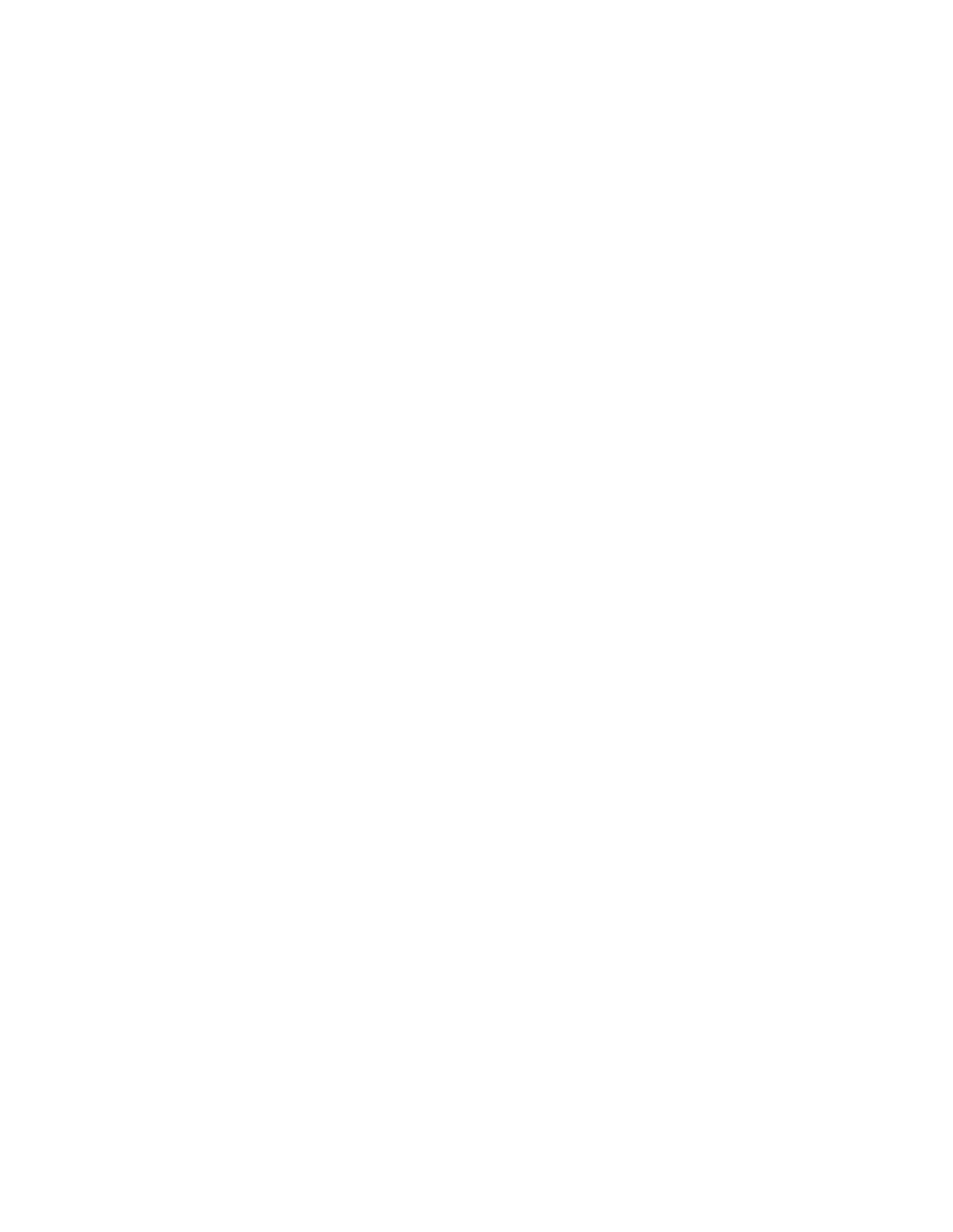## **International Economic Comparisons**

## **U.S. Economic Performance Relative to Other Group of Seven (G-7) Members**

#### *Economic Growth*

The real gross domestic product (GDP) of the United States—the output of goods and services produced in the United States measured in 1996 prices—increased at an annual rate of 1.1 percent in the second quarter of 2002, according to advance estimates released by the U.S. Department of Commerce, Bureau of Economic Analysis. In the first quarter of 2002, real GDP increased at an annual rate of 5.0 percent.<sup>2</sup> For the year 2001, real GDP grew by 0.3 percent, following growth rate of 3.8 in the year 2000. The major contributors to the increase in the second quarter of 2002 were: personal consumption expenditures, private inventory investment, exports, and federal government spending. These contributions were offset partly decrease expenditures on nonresidential structures. Imports increased sharply.

The annualized rates of real GDP growth in the first quarter of 2002 was 6.0 percent in Canada, 1.4 percent in France, 0.7 percent in Germany, 0.6 percent in Italy, 5.7 percent in Japan, 0.7 percent in the United Kingdom, and 0.9 percent for the euro area—the EU members (EU-12) linked by the euro currency.

**Michael Youssef1 myoussef@usitc.gov 202-205-3269**

### *Industrial Production*

The Federal Reserve Board reported that U.S. industrial production rose 0.8 percent in June 2002 for its sixth consecutive monthly increase. Output in the second quarter of 2002 was higher at an annual rate by 4.6 percent. Industrial production in June 2002 reached its highest level since May 2001, although still below its June 2000 peak.

Other G-7 member countries reported the following growth rates of industrial production. For the year ending in April 2002, increases in industrial output were reported by Canada of 1.3 percent, by France of 0.9 percent, by Italy of 0.5 percent, and a decrease was reported for the euro area of 1.2 percent. For the year ending in May 2002, decreases in industrial production were reported by Germany of 3.9 percent, Japan of 5.6 percent, and the United Kingdom of 1.9 percent.

#### **Prices**

The seasonally adjusted U.S. Consumer Price Index (CPI) rose 0.1 percent in June 2002, which had been preceded by no change in May from a 0.5 percent increase in April, according to the U.S. Department of Labor. For the year ended June 2002, consumer prices increased 1.1 percent.

During the 1-year period that ended in May 2002, increases in consumer prices were reported by Canada of 1.0 percent, France of 1.4 percent, and the United Kingdom of 1.1 percent. Japan reported a price decrease of 0.9 percent for the year ending in May 2002. For the year ending in June 2002, increases in consumer prices were reported by Germany of 0.8 percent, Italy of 2.2 percent, and the euro area of 1.7 percent.

#### **Employment**

The Bureau of Labor Statistics reported that the U.S. unemployment rate was essentially unchanged in June 2002, remaining at 5.9 percent. Employment showed no significant changes in any of the major industry groups. Total nonfarm payroll employment of

<sup>&</sup>lt;sup>1</sup> The views expressed in this article are those of the author. They are not the views of the U.S. International Trade Commission (USITC) as a whole or of any individual Commissioner.

<sup>2</sup> Data for this article were taken largely from the following sources: U.S. Department of Commerce, Bureau of Economic Analysis, "Gross Domestic Product," *BEA News Release*, found at *http://www.bea.doc.gov/bea/newsrel/ gdp.htm*; Federal Reserve Board, "Industrial Production and Capacity Utilization," G.17 (419) Release, found at *http://www.federalreserve.gov/releases/G17/Current/*; U.S. Department of Labor, Bureau of Labor Statistics, "Consumer Price Index," *USDL-01*, found at *http://www.bls.gov/news.release/cpi.nr0.htm*; U.S. Department of Labor, Bureau of Labor Statistics, "The Employment Situation," USDL-01, found at http://www.bls.gov/news.release/empsit.nr0.htm; and the Conference Board, Consumer Research Center, "Forecasters' Forecasts," facsimile transmission, used with permission.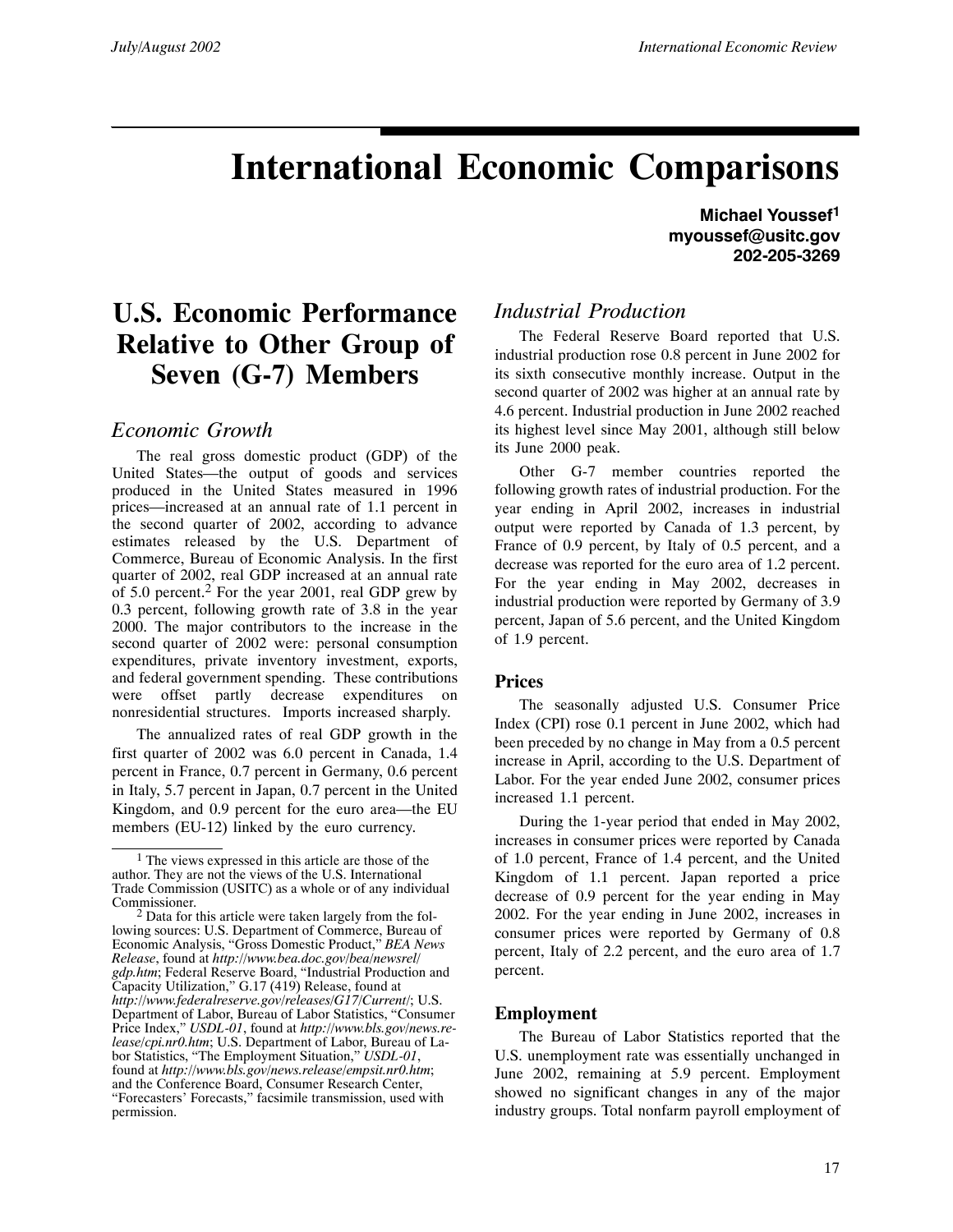130.7 million was little changed in June (+36,000) for the fourth consecutive month, in contrast to the period of economic downturn from March 2001 to February 2002 when payroll employment fell by an average of 160,000 jobs a month.

In other G-7 countries, the latest unemployment rates were reported to be:

7.5 percent in Canada, 9.1 percent in France, 9.8 percent in Germany, 9.0 percent in Italy, 5.4 percent in Japan, 5.2 percent in the United Kingdom, and 8.3 percent in the euro area.

#### **Forecasts**

Seven major U.S. forecasters expect real GDP growth in the United States–after registering strong growth of 6.1 percent in the first quarter of 2002—to subside to 2.3 percent in the second quarter, followed by increases to 3.0 percent in the third quarter, and to 3.5 percent in the fourth quarter of 2002. The overall growth rate for the year 2002 is forecast to average about 2.7 percent, with growth in 2003 projected to average 3.5 percent. Table 1 shows macroeconomic projections for the U.S. economy from January 2002 to June 2003, and the simple average of these forecasts. Forecasts of all the economic indicators, except unemployment, are presented as percentage changes from the preceding quarter, on an annualized basis. The forecasts of the unemployment rate are averages for the quarter.

The average of the forecasts points to a stable unemployment rate of 5.9 percent in the second, third, and fourth quarters of 2002, decreasing to 5.7 percent in the first and second quarter of 2003. Overall, these forecasts expect unemployment to average 5.8 percent for 2002, and 5.6 percent for 2003.

Inflation, as measured by the GDP deflator, is expected to increase from an actual 1.2 percent rate in the first quarter of 2002, to 1.6 percent in the second quarter, 1.4 percent in the third quarter, and 1.7 percent in the fourth quarter of 2002. Inflation overall is forecast to be 1.3 percent for the year 2002, increasing to 1.8 percent for 2003. (See table 1).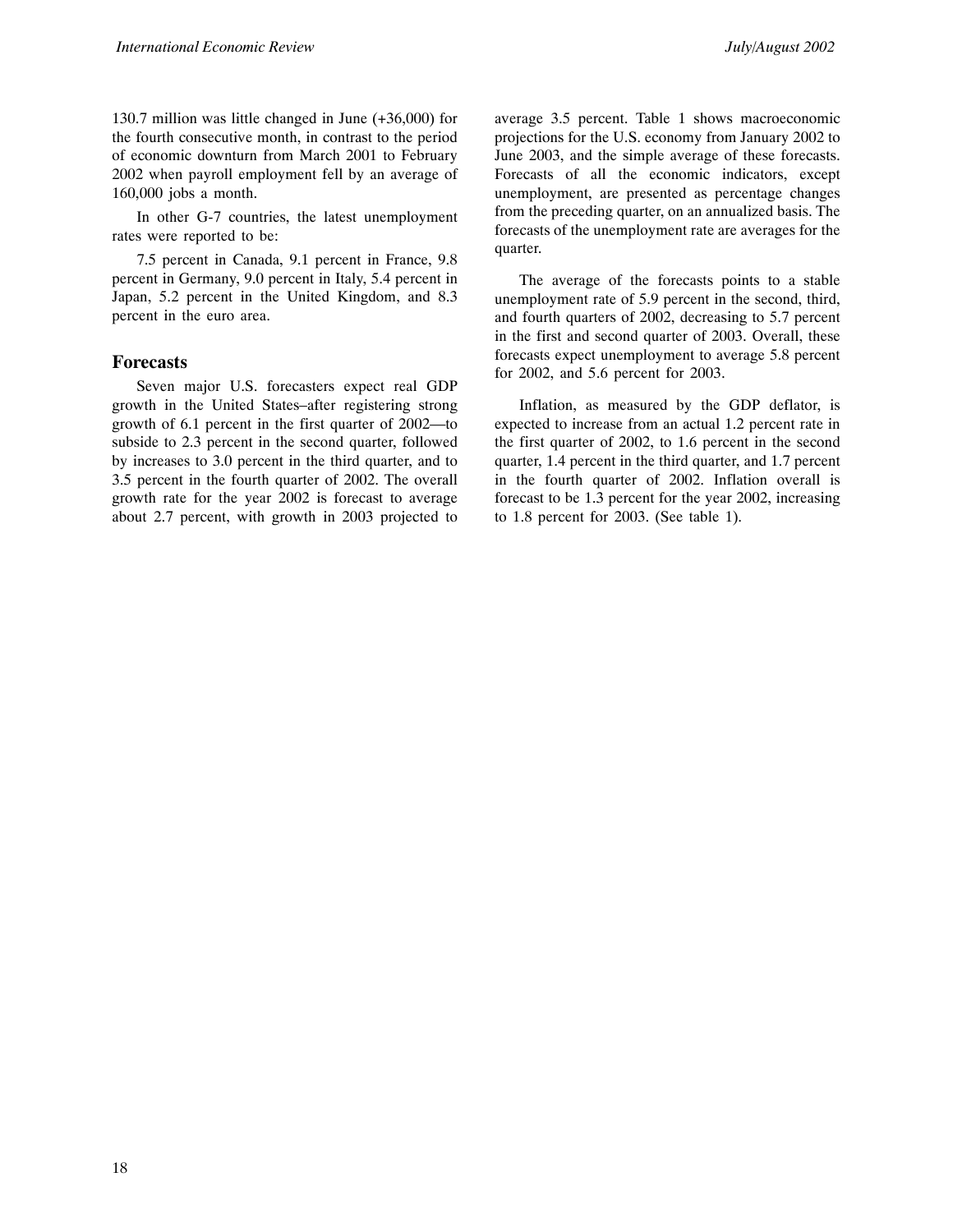#### **Table 1**Projected changes of selected U.S. economic indicators, by quarter and year, January 2002-June 2003

|      |                                        | <b>Conference</b><br><b>Board</b> | Macro-<br>economic<br><b>Advisers</b> | E.I. Dupont | <b>UCLA</b>        | Regional<br>Forecasting<br><b>Associates</b> | <b>Merrill Lynch</b><br>Capital<br><b>Markets</b> | <b>DRI-WEFA</b> | Mean of<br>forecasts |
|------|----------------------------------------|-----------------------------------|---------------------------------------|-------------|--------------------|----------------------------------------------|---------------------------------------------------|-----------------|----------------------|
|      |                                        |                                   |                                       |             | Percent (see note) |                                              |                                                   |                 |                      |
|      | <b>GDP, constant dollars</b>           |                                   |                                       |             |                    |                                              |                                                   |                 |                      |
| 2002 | $Q: I$ (actual) $\ldots \ldots \ldots$ | 6.1                               | 6.1                                   | 6.1         | 6.1                | 6.1                                          | 6.1                                               | 6.1             | 6.1                  |
|      |                                        | 2.2                               | 2.4                                   | 2.5         | 2.1                | 2.5                                          | 3.5                                               | 1.2             | 2.3                  |
|      | Q:III                                  | 2.2                               | 3.3                                   | 3.0         | 2.4                | 2.6                                          | 4.5                                               | 3.0             | 3.0                  |
|      | Q:IV                                   | 3.6                               | 3.5                                   | 3.0         | 2.5                | 2.8                                          | 4.5                                               | 4.6             | 3.5                  |
| 2003 | Q:I                                    | 4.0                               | 3.9                                   | 4.0         | 2.7                | 3.8                                          | 4.0                                               | 3.8             | 3.7                  |
|      |                                        | 4.0                               | 4.3                                   | 3.5         | 2.7                | 4.2                                          | 4.1                                               | 3.5             | 3.8                  |
|      | Annual 2002                            | 2.6                               | 2.8                                   | 2.7         | 2.5                | 2.6                                          | 3.2                                               | 2.5             | 2.7                  |
|      | Annual 2003                            | 3.7                               | 3.8                                   | 3.3         | 2.6                | 3.5                                          | 4.2                                               | 3.6             | 3.5                  |
|      | Unemployment, average rate             |                                   |                                       |             |                    |                                              |                                                   |                 |                      |
| 2002 | $Q: I$ (actual) $\ldots \ldots \ldots$ | 5.6                               | 5.6                                   | 5.6         | 5.6                | 5.6                                          | 5.6                                               | 5.6             | 5.6                  |
|      |                                        | 5.9                               | 5.9                                   | 5.9         | 5.9                | 5.9                                          | 5.9                                               | 5.9             | 5.9                  |
|      | Q:III                                  | 6.1                               | 5.9                                   | 5.8         | 5.7                | 6.0                                          | 6.0                                               | 6.0             | 5.9                  |
|      | Q:IV                                   | 6.1                               | 5.8                                   | 5.7         | 5.8                | 6.1                                          | 5.7                                               | 5.9             | 5.9                  |
| 2003 | $Q:1$                                  | 6.0                               | 5.7                                   | 5.5         | 5.6                | 6.0                                          | 5.6                                               | 5.8             | 5.7                  |
|      |                                        | 5.9                               | 5.4                                   | 5.8         | 5.5                | 5.9                                          | 5.6                                               | 5.8             | 5.7                  |
|      | Annual 2002                            | 5.9                               | 5.8                                   | 5.8         | 5.7                | 5.9                                          | 5.8                                               | 5.9             | 5.8                  |
|      | Annual 2003                            | 5.7                               | 5.4                                   | 5.3         | 5.6                | 5.9                                          | 5.5                                               | 5.7             | 5.6                  |
|      | <b>GDP price deflator</b>              |                                   |                                       |             |                    |                                              |                                                   |                 |                      |
| 2002 | $Q: I$ (actual) $\ldots \ldots \ldots$ | 1.2                               | 1.2                                   | 1.2         | 1.2                | 1.2                                          | 1.2                                               | 1.2             | 1.2                  |
|      |                                        | 2.9                               | 1.3                                   | 1.1         | 1.5                | 1.9                                          | 0.6                                               | 1.8             | 1.6                  |
|      | Q:III                                  | 1.0                               | 1.3                                   | 1.5         | 1.3                | 1.8                                          | 1.3                                               | 1.5             | 1.4                  |
|      | Q:IV                                   | 2.5                               | 1.0                                   | 1.5         | 1.1                | 2.2                                          | 0.8                                               | 2.5             | 1.7                  |
| 2003 | $Q:1$                                  | 2.9                               | 1.1                                   | 1.4         | 1.5                | 2.2                                          | 1.4                                               | 2.9             | 1.9                  |
|      |                                        | 2.5                               | 1.9                                   | 1.4         | 1.5                | 2.2                                          | 1.2                                               | 2.5             | 1.9                  |
|      | Annual 2002                            | 1.5                               | 1.1                                   | 1.1         | 1.2                | 1.5                                          | 1.0                                               | 1.4             | 1.3                  |
|      | Annual 2003                            | 2.4                               | 1.6                                   | 1.5         | 1.3                | 2.2                                          | 1.2                                               | 2.4             | 1.8                  |

Note.—Projected changes in percent represent annualized percentage rates of change from the preceding period, except for the unemployment rate which represents <sup>a</sup> simple percentage rate of the U.S. labor force. Quarterly data are seasonally adjusted.

Source: Calculated from data supplied by the Conference Board. Used with permission. Forecast date, June 2002.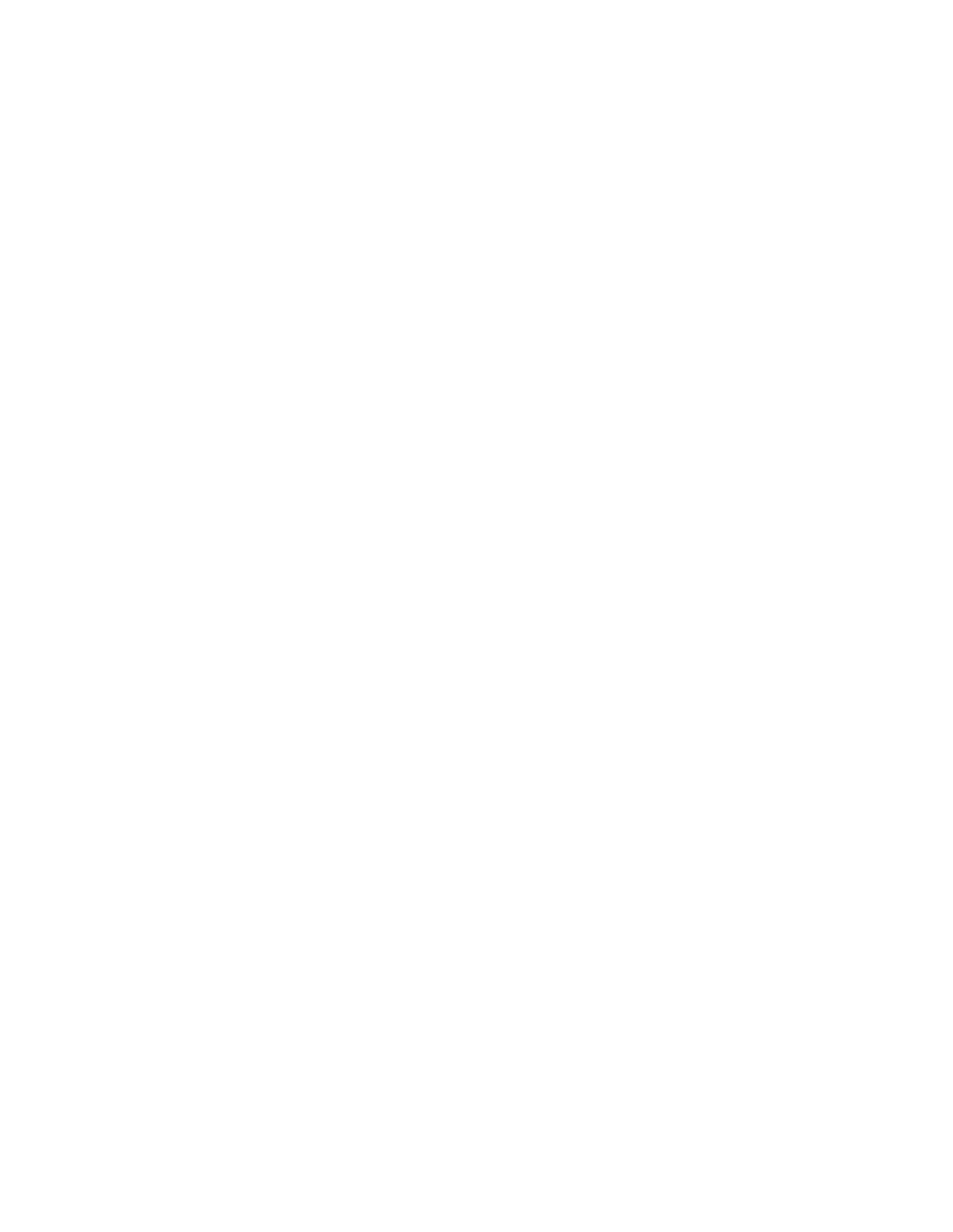# **STATISTICAL TABLES**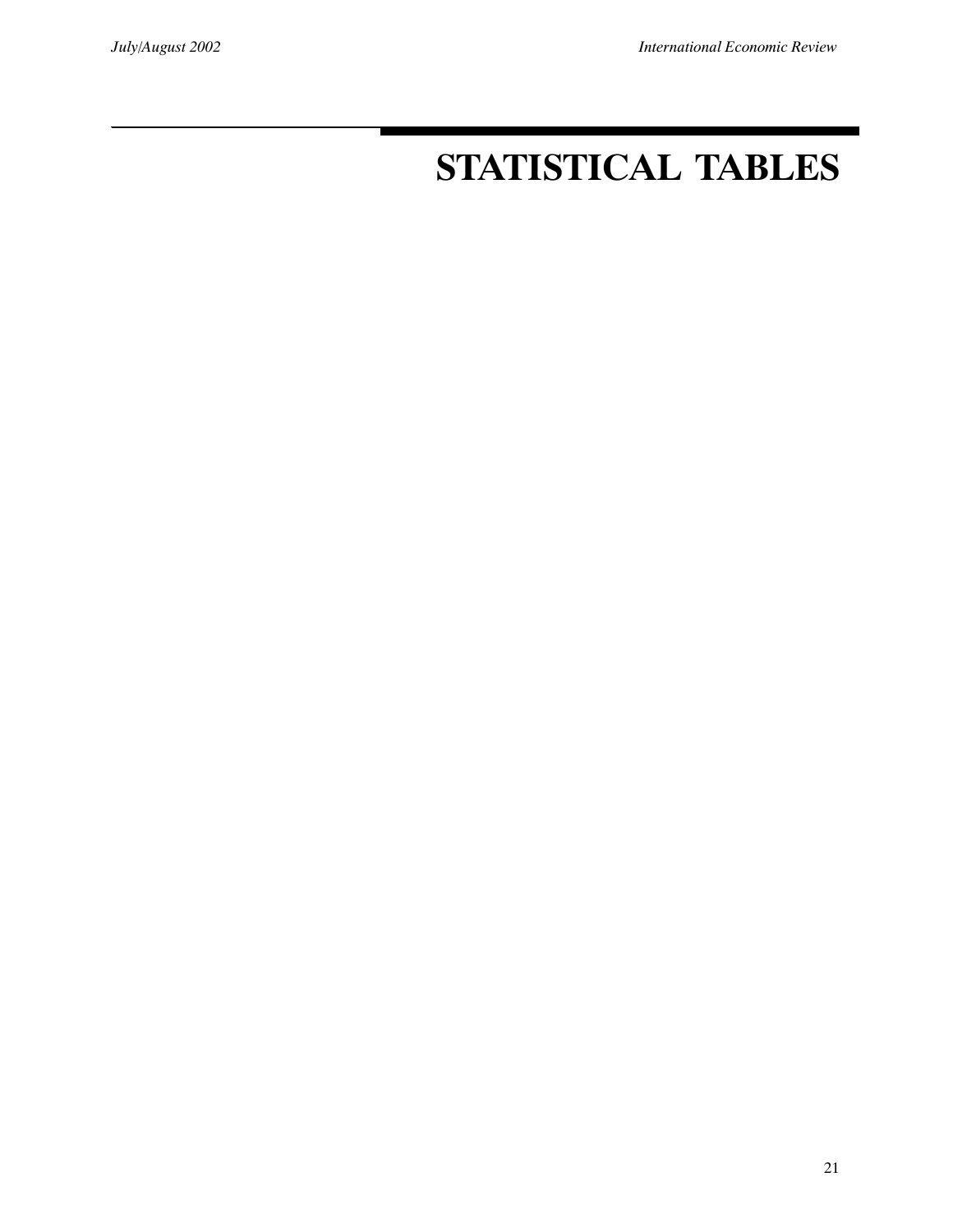|                                  | Percent |      |       |      |      |      |       |               |      |      |      |
|----------------------------------|---------|------|-------|------|------|------|-------|---------------|------|------|------|
|                                  |         |      |       | 2000 |      |      |       | 2001          |      |      | 2002 |
| Country                          | Q: I    | Q:II | Q:III | Q:IV | Q:   | Q:II | Q:III | Q:IV          | Q: I | Apr. | May  |
| <b>United States</b><br>$\cdots$ | 4.0     | 4.0  | 4.1   | 4.0  | 4.2  | 4.5  | 4.8   | 5.6           | 5.6  | 6.0  | 5.8  |
| Canada<br>.                      | 6.1     | 6.1  | 6.1   | 6.1  | 6.2  | 6.3  | 6.4   | 6.8           | 7.1  | 7.0  | 7.0  |
| $Japan \ldots \ldots \ldots$     | 4.8     | 4.7  | 4.7   | 4.8  | 4.8  | 4.9  | 5.2   | $5.5^{\circ}$ | 5.3  | 5.2  | 8.4  |
| France                           | 9.9     | 9.5  | 9.3   | 9.0  | 8.6  | 8.5  | 8.7   | 8.9           | 9.0  | 9.1  | 4.9  |
| Germany                          | 8.3     | 8.1  | 8.0   | 7.8  | 7.9  | 8.0  | 8.0   | 8.1           | 8.2  | 8.2  |      |
| Italy                            | 11.2    | 10.9 | 10.5  | 10.1 | 10.0 | 9.6  | 9.5   | 9.3           | 9.2  | 9.2  |      |
| United                           |         |      |       |      |      |      |       |               |      |      |      |
| Kingdom<br>.                     | 5.8     | 5.5  | 5.4   | 5.2  | 5.1  | 5.0  | 5.1   | 5.2           | 5.1  |      |      |

#### **Table 1Unemployment rates in G-7 countries, by specified periods, 2000-May <sup>2002</sup><sup>1</sup>**

<sup>1</sup> Rates presented on a civilian labor force basis, seasonally adjusted. Rates for foreign countries adjusted to be comparable to the U.S. rate.

Source: U.S. Department of Labor, Bureau of Labor Statistics, "Unemployment Rates in Nine Countries, Civilian Labor Force Basis, Approximating U.S. Concepts, Seasonally Adjusted, 1990-2002," release of July 5, 2002, found at Internet address *ftp://ftp.bls.gov/pub/special.requests/ForeignLabor/flsjec.txt*.

#### **Table 2Consumer prices of G-7 countries, by specified periods, 2000-May 2002**

|                                  |        |        |        |        | Percent, change from same period of previous year |        |        |      |        |        |        |
|----------------------------------|--------|--------|--------|--------|---------------------------------------------------|--------|--------|------|--------|--------|--------|
|                                  |        |        |        | 2000   |                                                   |        |        | 2001 |        |        | 2002   |
| Country                          | Q: I   | Q:II   | Q:III  | Q:IV   | Q: I                                              | Q:II   | Q:III  | Q:IV | Q: I   | Apr.   | May    |
| <b>United States</b><br>$\cdots$ | 3.2    | 3.3    | 3.5    | 3.4    | 3.4                                               | 3.4    | 2.7    | 1.9  | 1.3    | 1.6    | 1.2    |
| Canada<br>.                      | 2.7    | 2.4    | 2.7    | 3.1    | 2.8                                               | 3.6    | 2.7    | 1.1  | 1.5    | 1.7    | 1.0    |
| $Japan \dots \dots \dots$        | $-0.7$ | $-0.7$ | $-0.7$ | $-0.5$ | $-0.4$                                            | $-0.7$ | $-0.8$ | -1.0 | $-1.4$ | $-1.1$ | $-0.9$ |
| France                           | 1.5    | 1.5    | 1.9    | 1.9    | 1.3                                               | 2.0    | 1.8    | 1.4  | 2.1    | 2.0    | 1.4    |
| Germany                          | 1.8    | 1.6    | 2.1    | 2.3    | 2.5                                               | 3.2    | 2.5    | 1.8  | 1.9    | 1.6    | 1.1    |
| Italy<br>.                       | 2.4    | 2.5    | 2.6    | 2.7    | 2.9                                               | 3.1    | 2.8    | 2.4  | 2.5    | 2.4    | 2.3    |
| United                           |        |        |        |        |                                                   |        |        |      |        |        |        |
| Kingdom<br>.                     | 2.3    | 3.1    | 3.2    | 3.1    | 2.5                                               | 1.9    | 1.8    | 1.0  | 1.2    | 1.5    | 1.1    |

Source: U.S. Department of Labor, Bureau of Labor Statistics, "Consumer Prices in Nine Countries, Percent Change from Same Period of Previous Year, 1990-2002," release of July 5, 2002, found at Internet address *ftp://ftp.bls.gov/pub/special.requests/ForeignLabor/flscpim.txt*.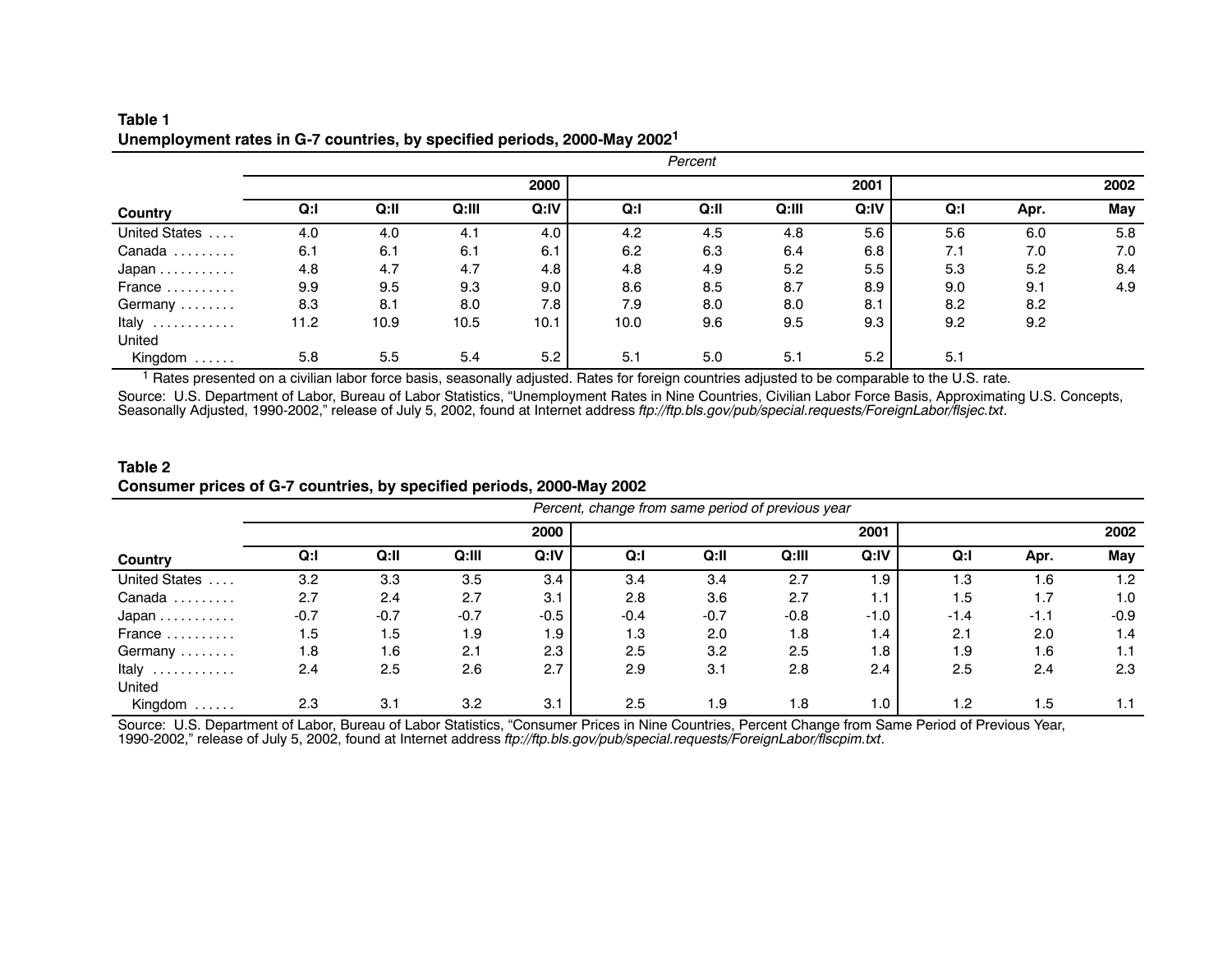#### **Table 3**U.S. trade balances by major commodity categories and by specified periods, May 2001-May 2002<sup>1</sup>

|                                |         | <b>Billion dollars</b> |         |         |         |         |         |         |         |         |         |        |         |
|--------------------------------|---------|------------------------|---------|---------|---------|---------|---------|---------|---------|---------|---------|--------|---------|
|                                |         | 2001                   |         |         |         |         |         |         |         |         | 2002    |        |         |
| <b>Commodity categories</b>    | Mav     | June                   | Julv    | Aug.    | Sept.   | Oct.    | Nov.    | Dec.    | Jan.    | Feb.    | Mar.    | Apr.   | Mav     |
| Manufactures                   | $-27.4$ | $-28.4$                | $-35.0$ | $-33.2$ | $-31.5$ | $-38.6$ | $-32.9$ | $-26.8$ | $-31.6$ | $-30.5$ | $-28.9$ | -34.3  | $-33.4$ |
| Agriculture                    | 0.8     | 0.8                    | 0.7     | 1.3     | 0.8     | 1.7     | 1.9     | 1.5     | 1.3     | 1.5     | 0.9     | 0.3    | 0.5     |
| Petroleum <sup>2</sup>         | $-10.9$ | $-10.0$                | $-9.7$  | $-9.0$  | $-8.2$  | $-8.0$  | $-6.4$  | -5.8    | $-6.7$  | $-5.4$  | $-7.4$  | $-9.2$ | $-9.4$  |
| Dollar unit price of U.S.      |         |                        |         |         |         |         |         |         |         |         |         |        |         |
| petroleum imports <sup>2</sup> | 22.62   | 23.09                  | 22.34   | 22.15   | 22.99   | 19.94   | 17.13   | 15.51   | 16.31   | 16.56   | 19.18   | 22.48  | 23.76   |

<sup>1</sup> Exports, f.a.s. value, not seasonally adjusted. Imports, customs value, not seasonally adjusted.<br><sup>2</sup> Petroleum and selected products, not seasonally adjusted.

Source: Calculated from official data of the U.S. Department of Commerce, Exhibits 15 and 17, FT-900 release of July 19, 2002, found at Internet address *http://www.census.gov/foreign-trade/www/press.html#current*.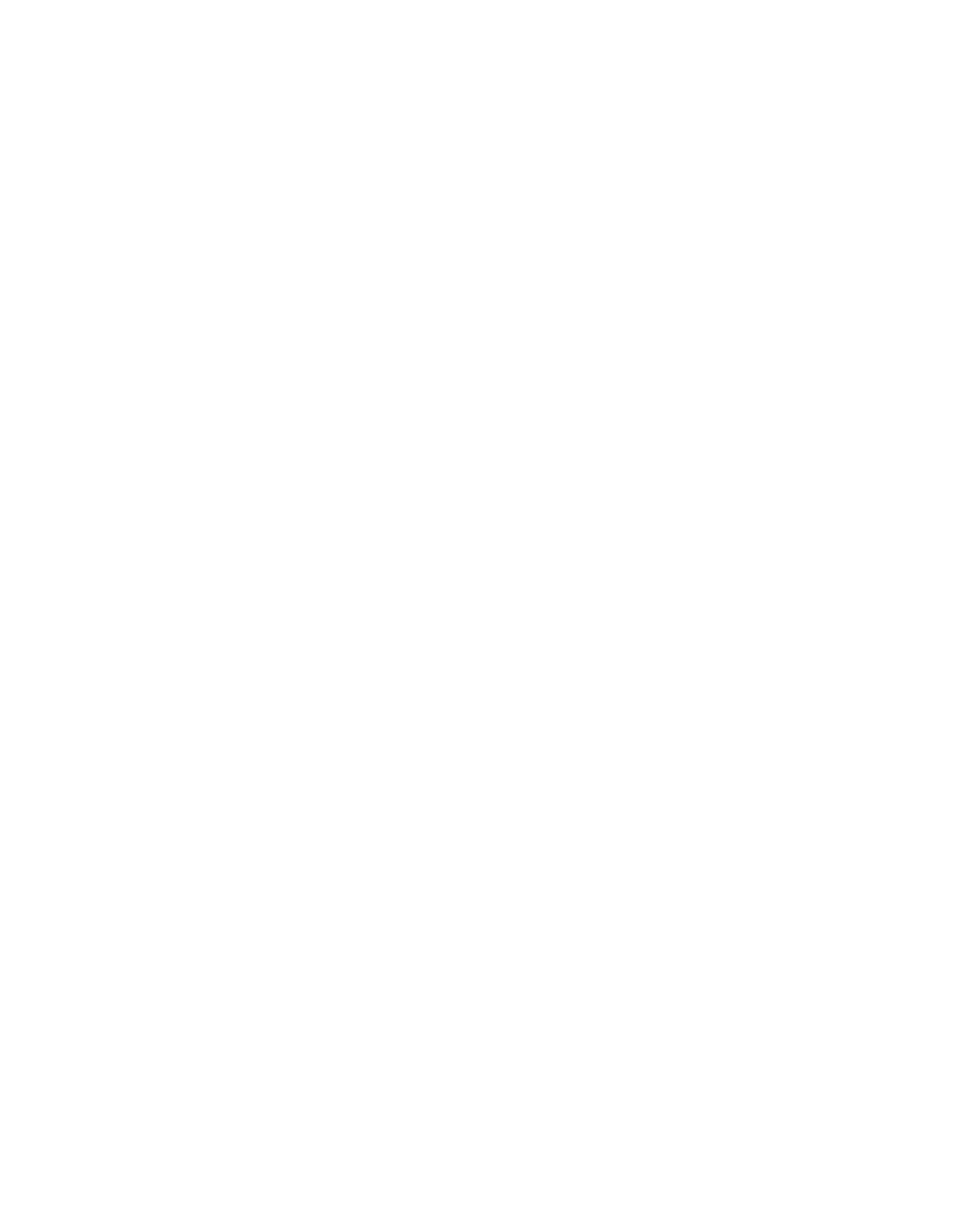# **WORKING PAPERS**

*The following is a list of Office of Economics working papers. Copies of unpublished papers which are currently available can be obtained from the Office of Economics. Please request working papers by reference date/code, title, and author. Address requests to: Office of Economics, U.S. International Trade Commission, 500 E Street SW, Washington DC 20436, USA, or by fax at (202) 205--2340. Recent Office of Economics working papers are also posted on the Web at http://www.usitc.gov/332s/332index.htm.*

| <b>Reference</b><br>Code | <b>Title</b>                                                                                                                                              | <b>Authors</b>                                                             | <b>Status</b>        |
|--------------------------|-----------------------------------------------------------------------------------------------------------------------------------------------------------|----------------------------------------------------------------------------|----------------------|
| 2002<br>$02 - 01 - B$    | Free Trade Agreements Between Developing<br>and Industrialized Countries: Comparing the<br>U.S.-Jordan FTA with Mexico's Experience<br><b>Under NAFTA</b> | *Grace V. Chomo                                                            | <b>WORKING PAPER</b> |
| $02 - 01 - A$            | A Discussion on Armington Trade Substitution<br>Elasticities                                                                                              | *Christine A. McDaniel<br>*Edward J. Balistreri                            | <b>WORKING PAPER</b> |
| 2001                     |                                                                                                                                                           |                                                                            |                      |
| $01 - 12 - A$            | An Estimation of the Industry-Level<br>Capital-Labor Substitution Élasticities for<br>U.S. Production: A Futile Econometric Exercise?                     | *Edward J. Balistreri<br>*Christine A. McDaniel<br>*Eina V. Wong           | <b>WORKING PAPER</b> |
| $01 - 11 - B$            | Trade Frictions and Welfare in the Gravity Model:<br>How Much of the Iceberg Melts                                                                        | *Edward J. Balistreri<br>*Russell H. Hillberry                             | <b>WORKING PAPER</b> |
| $01 - 11 - A$            | Trade and International Transport Services:<br>An Analytical Framework                                                                                    | *Soamiely Andriamananjara WORKING PAPER                                    |                      |
| $01 - 10 - B$            | The Direct Effects of Trade Liberalization on<br>Foreign Direct Investment: A Partial Equilibrium<br>Analysis                                             | *Michael J. Ferrantino<br>*H. Keith Hall                                   | <b>WORKING PAPER</b> |
| $01 - 10 - A$            | Market Access Liberalization for Food and<br>Agricultural Products: Products: A General<br>Equilibrium Assessment of Tariff-Rate Quotas                   | *Marinos E. Tsigas<br>Merlinda Ingco                                       | <b>WORKING PAPER</b> |
| $01 - 08 - A$            | How Would Food Markets Be Affected by<br>Liberalizing Trade in in Processed Foods?                                                                        | *Marinos E. Tsigas                                                         | <b>WORKING PAPER</b> |
| $01 - 07 - C$            | The Determinants of Armington Taste Parameters<br>in CGE Models, or Why You Love Canadian<br>Vegetable Oil                                                | *Russell Hillberry<br>*Michael Anderson<br>*Edward Balistreri<br>*Alan Fox | <b>WORKING PAPER</b> |

Office of Economics working papers are the result of the ongoing professional research of staff economists, and thus are solely meant to represent the opinions and professional research of individual authors. Working papers are circulated to promote the active exchange of ideas between staff economists and recognized experts outside the ITC, and to promote professional development of staff by encouraging outside professional critique of staff research. These papers and are not meant to represent in any way the views of the International Trade Commission, individual commissioners, or other Commission staff.

\* Staff Economist, U.S. International Trade Commission.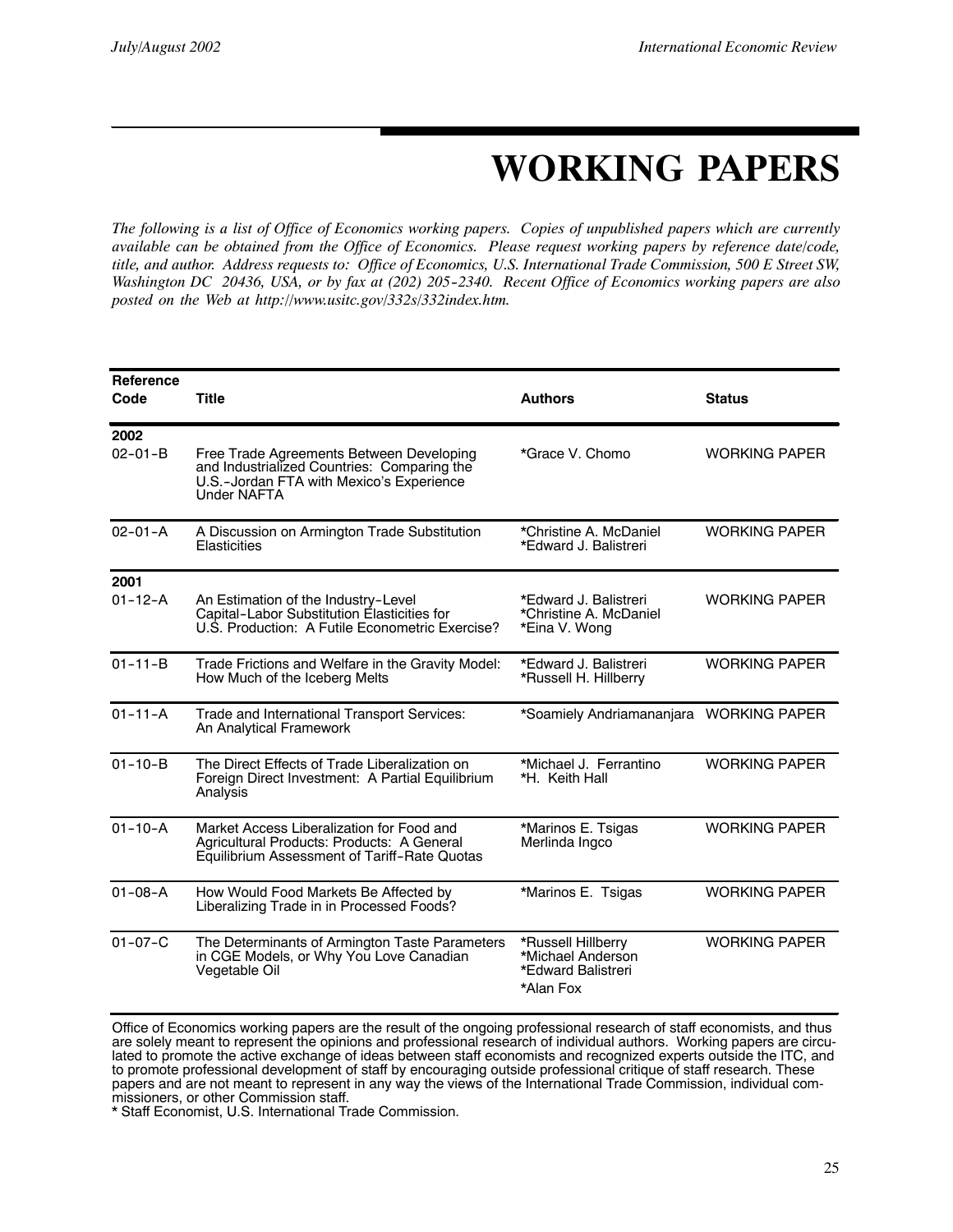| <b>Reference</b> |                                                                                                                               |                                                                        |                                                                                                 |
|------------------|-------------------------------------------------------------------------------------------------------------------------------|------------------------------------------------------------------------|-------------------------------------------------------------------------------------------------|
| Code             | Title                                                                                                                         | <b>Authors</b>                                                         | <b>Status</b>                                                                                   |
| 2001-Cont'd      |                                                                                                                               |                                                                        |                                                                                                 |
| $01 - 07 - B$    | Measuring Skill Intensity: Production Worker<br>Vs. Education Data in the NAFTA Countries                                     | *Michael A. Anderson<br><b>Raymond Robertson</b><br>Stephen L.S. Smith | <b>WORKING PAPER</b>                                                                            |
| $01 - 07 - A$    | Regionalism, Trade and Growth: The Case of<br>the EU-South Africa Free Trade Arrangement                                      | *Soamiely Andriamananjara WORKING PAPER<br>*Russell Hillberry          |                                                                                                 |
| $01 - 04 - A$    | Aggregation Bias, Compositional Change, and the<br>Border Effect                                                              | *Russell Hillberry                                                     | <b>WORKING PAPER</b>                                                                            |
| $01 - 03 - A$    | Engineers on the Production Floor? State-level                                                                                | *Christine A. McDaniel                                                 | The World                                                                                       |
|                  | Evidence that Patenting and Production Locate<br>Together                                                                     | Beata K. Smarzynska                                                    | Economy, Vol. 24,<br>No. 6, June 2001                                                           |
| $01 - 02 - A$    | On the Effects of the Expansion of Regional<br>Arrangements: An Intra-Industry Trade Model                                    | *Soamiely Andriamananjara                                              | <b>WORKING PAPER</b>                                                                            |
| 2000             |                                                                                                                               |                                                                        |                                                                                                 |
| $00 - 09 - B$    | NAFTA Environmental Impacts on North American<br>Fisheries                                                                    | *Grace V. Chomo<br>*Michael J. Ferrantino                              | <b>WORKING PAPER</b>                                                                            |
| $00 - 09 - A$    | Industry-Level Estimates of U.S. Armington<br>Elasticities                                                                    | *Michael Gallaway<br>*Christine McDaniel<br>*Sandra A. Rivera          | <b>WORKING PAPER</b>                                                                            |
| $00 - 02 - C$    | Regionalism Versus Multilateralism:<br>The Response of the Third Country                                                      | *Soamiely Andriamananjara WORKING PAPER                                |                                                                                                 |
| $00 - 02 - B$    | Event Study of Russian Foreign Exchange Market                                                                                | *Michael Barry                                                         | <b>WORKING PAPER</b>                                                                            |
| $00 - 02 - A$    | The Russian Financial Crises: A Look Back                                                                                     | *Michael Barry                                                         | <b>WORKING PAPER</b>                                                                            |
| $00 - 01 - A$    | <b>Exchange Rates: Definitions and Applications</b>                                                                           | *Gerry Benedick<br>*Peter Pogany                                       | <b>WORKING PAPER</b>                                                                            |
| 1999             |                                                                                                                               |                                                                        |                                                                                                 |
| 99-11-B          | Preferential Trading Arrangement: Endogenous<br>Response of the Excluded Country                                              | *Soamiely Andriamananjara WORKING PAPER                                |                                                                                                 |
| $99 - 11 - A$    | Inventing Around and Impacts on Modes of Entry<br>in Japan: A Cross-Country Analysis of U.S.<br>Affiliate Sales and Licensing | *Christine McDaniel                                                    | <b>WORKING PAPER</b>                                                                            |
| $99 - 10 - A$    | Modeling the Effects of Trade Liberalization on<br>Forest Cover: Some Methodological Issues                                   | *Michael Ferrantino                                                    | Assessing the<br>Environmental<br><b>Effects of Trade</b><br>Liberalisation<br>Agreements, OECD |

Office of Economics working papers are the result of the ongoing professional research of staff economists, and thus are solely meant to represent the opinions and professional research of individual authors. Working papers are circulated to promote the active exchange of ideas between staff economists and recognized experts outside the ITC, and to promote professional development of staff by encouraging outside professional critique of staff research. These papers and are not meant to represent in any way the views of the International Trade Commission, individual commissioners, or other Commission staff.

\* Staff Economist, U.S. International Trade Commission.